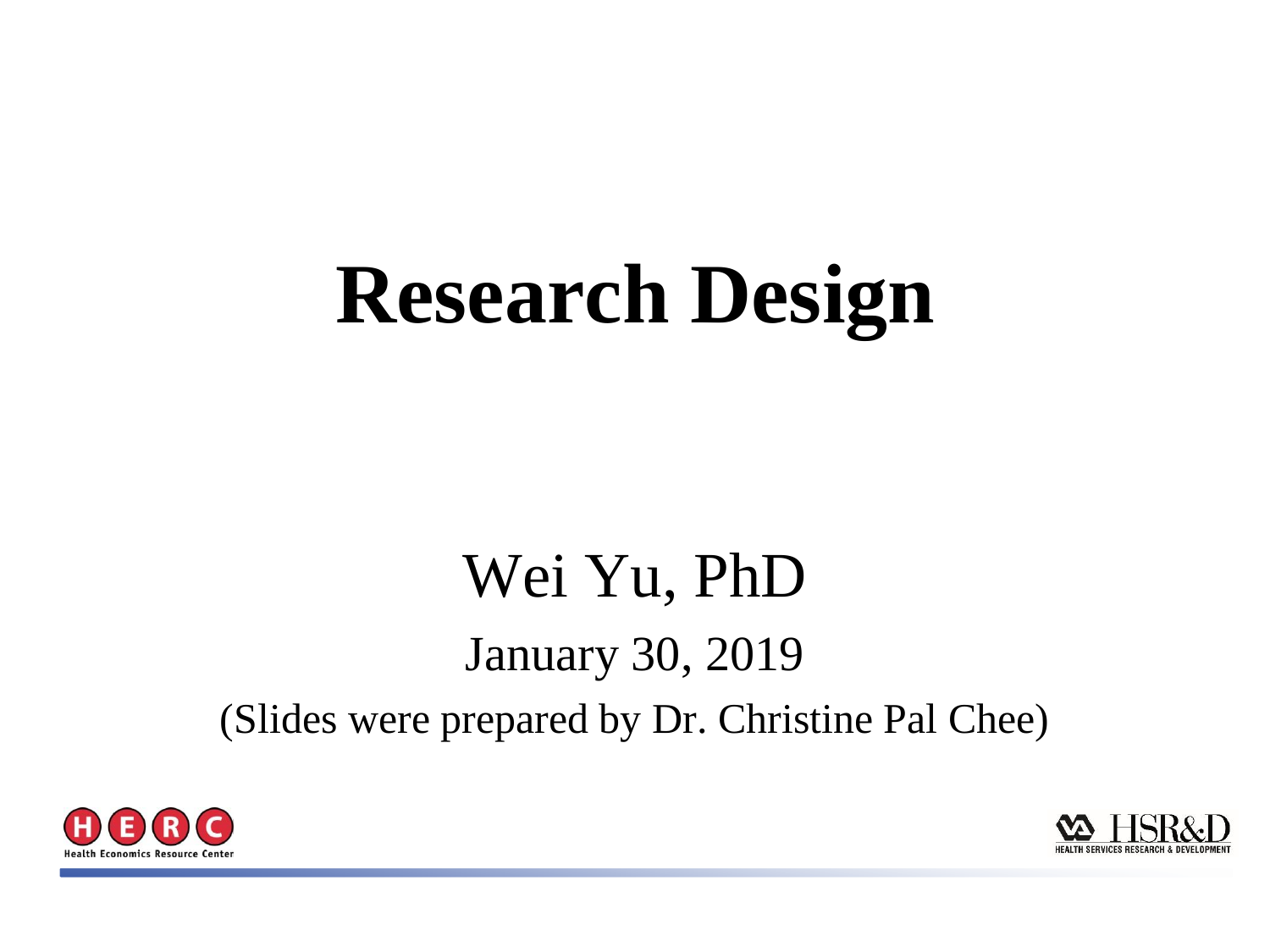# **Health Services Research**

- **Many questions in health services research aim to** establish causality
	- Does the adoption of electronic medical records reduce health care costs or improve quality of care?
	- Did the transition to Patient Aligned Care Teams (PACT) improve quality of care and health outcomes?
	- What effect will the Affordable Care Act (ACA) have on the demand for VHA services?
- Ideally studied through randomized controlled trials
- When can regression analysis of observational data answer these questions?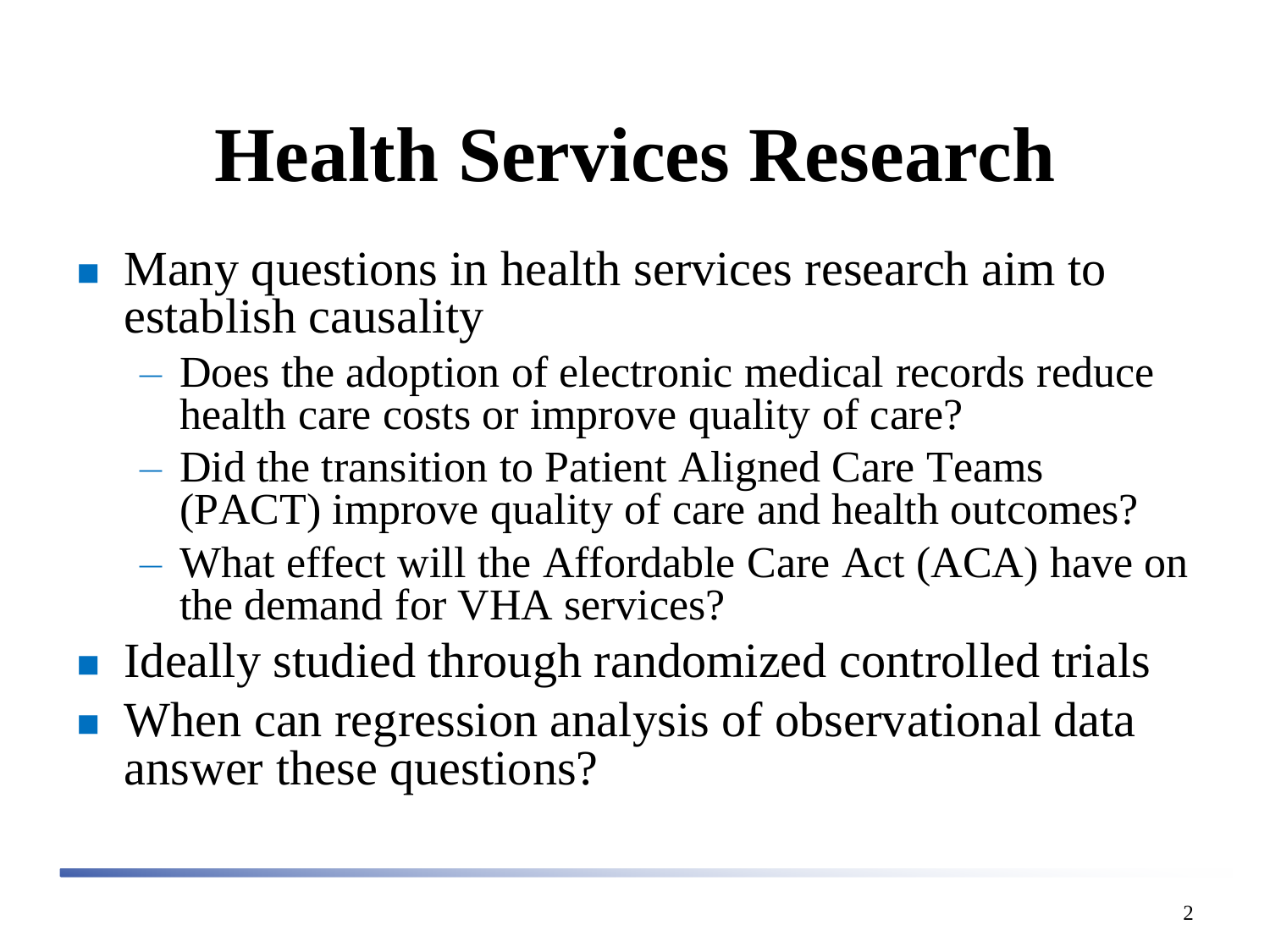### **Poll: Familiarity with Regressions**

- How would you describe your familiarity with regression analysis?
	- Regression is my middle name.
	- $-I$ 've run a few regressions and get the gist of how they work.
	- I took a statistics class many years ago.
	- What is a regression?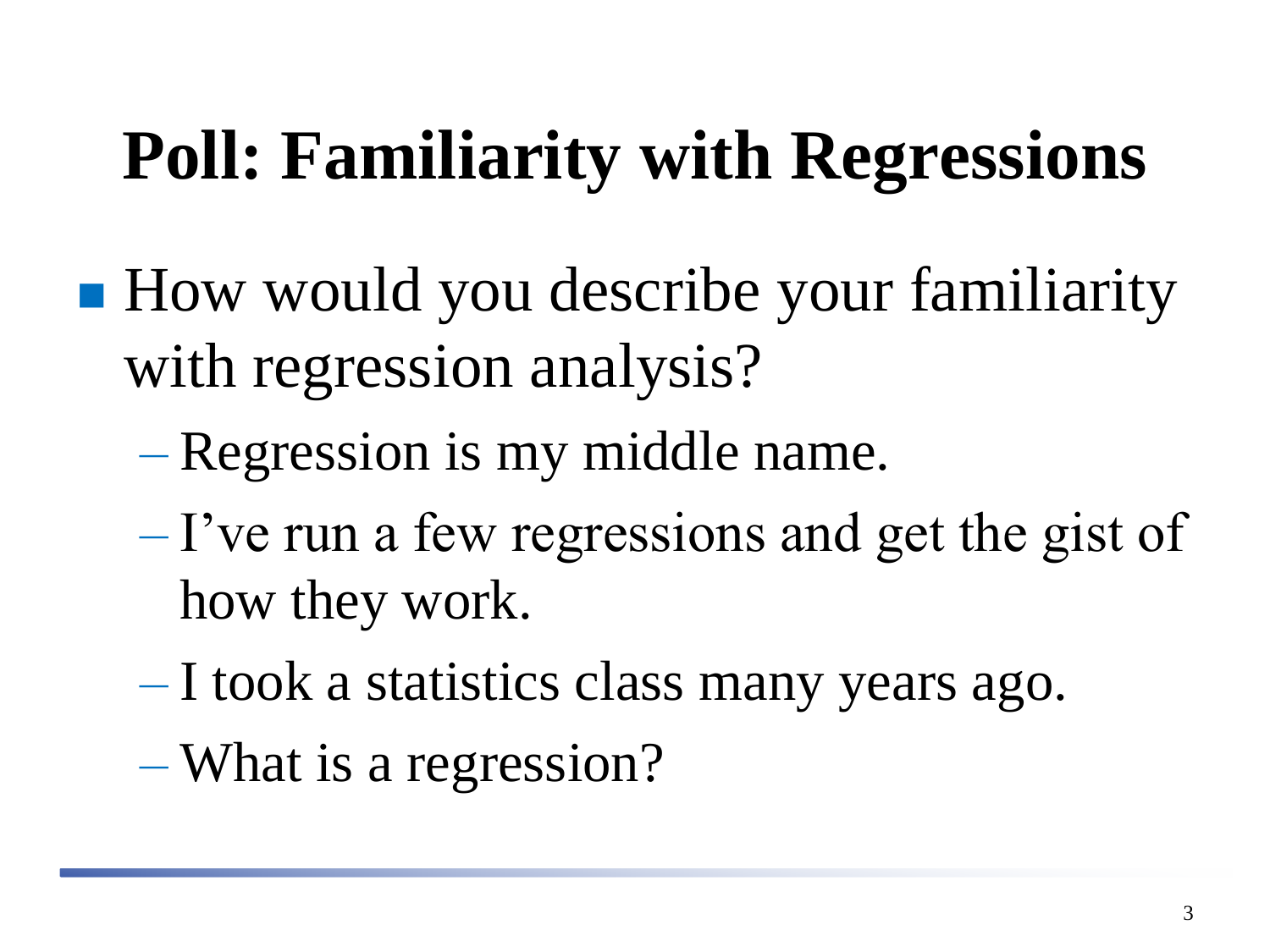# **Objectives**

- **Provide a conceptual framework for research** design
- **Review the linear regression model**
- **Define exogeneity and endogeneity**
- **Discuss three forms of endogeneity** 
	- Omitted variable bias
	- Sample selection
	- Simultaneous causality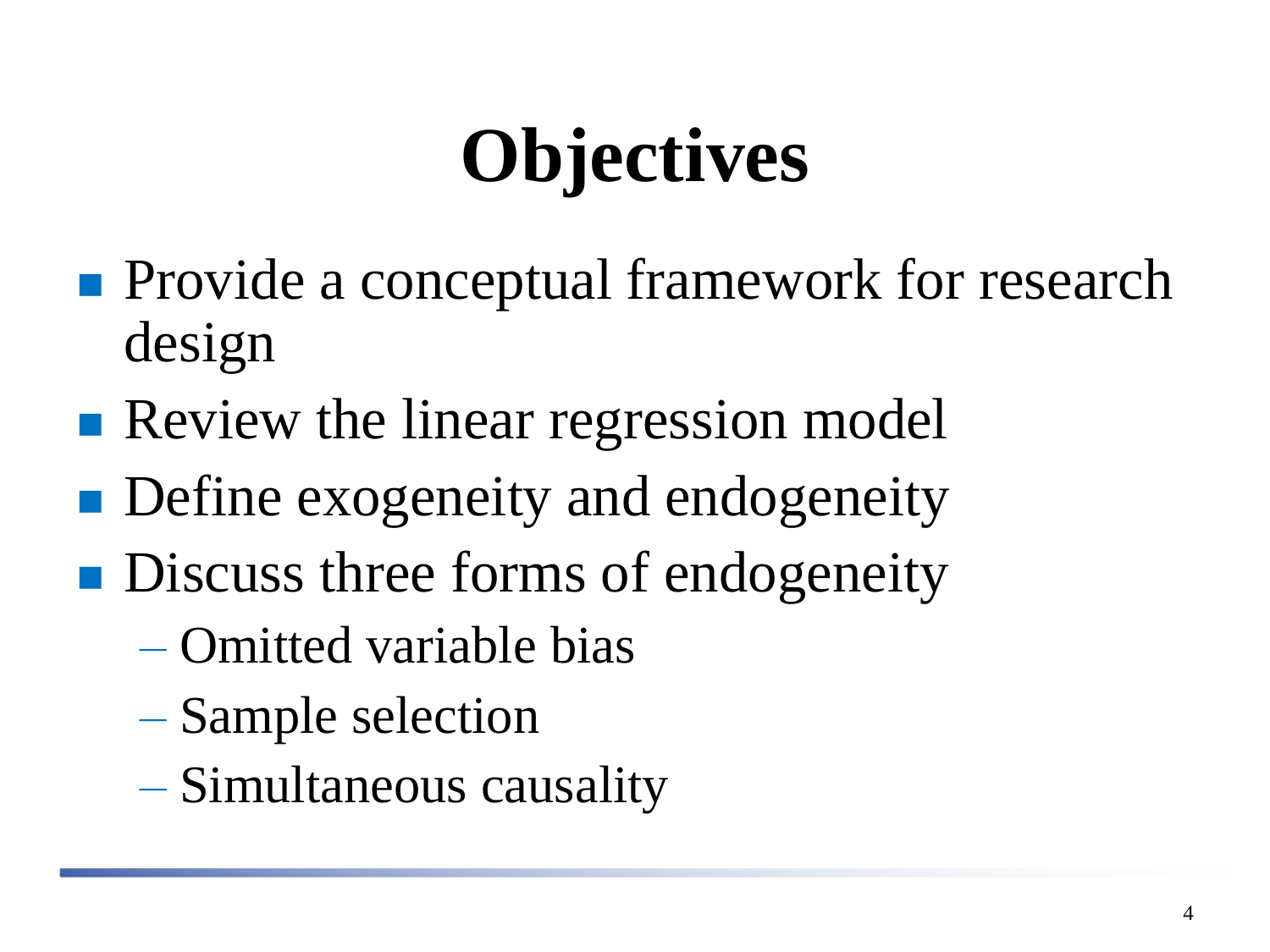## **Research Question**

- Start with a research question:
	- What is the effect of X on  $Y$ ?
- **For example:**

– What effect does exercise have on health?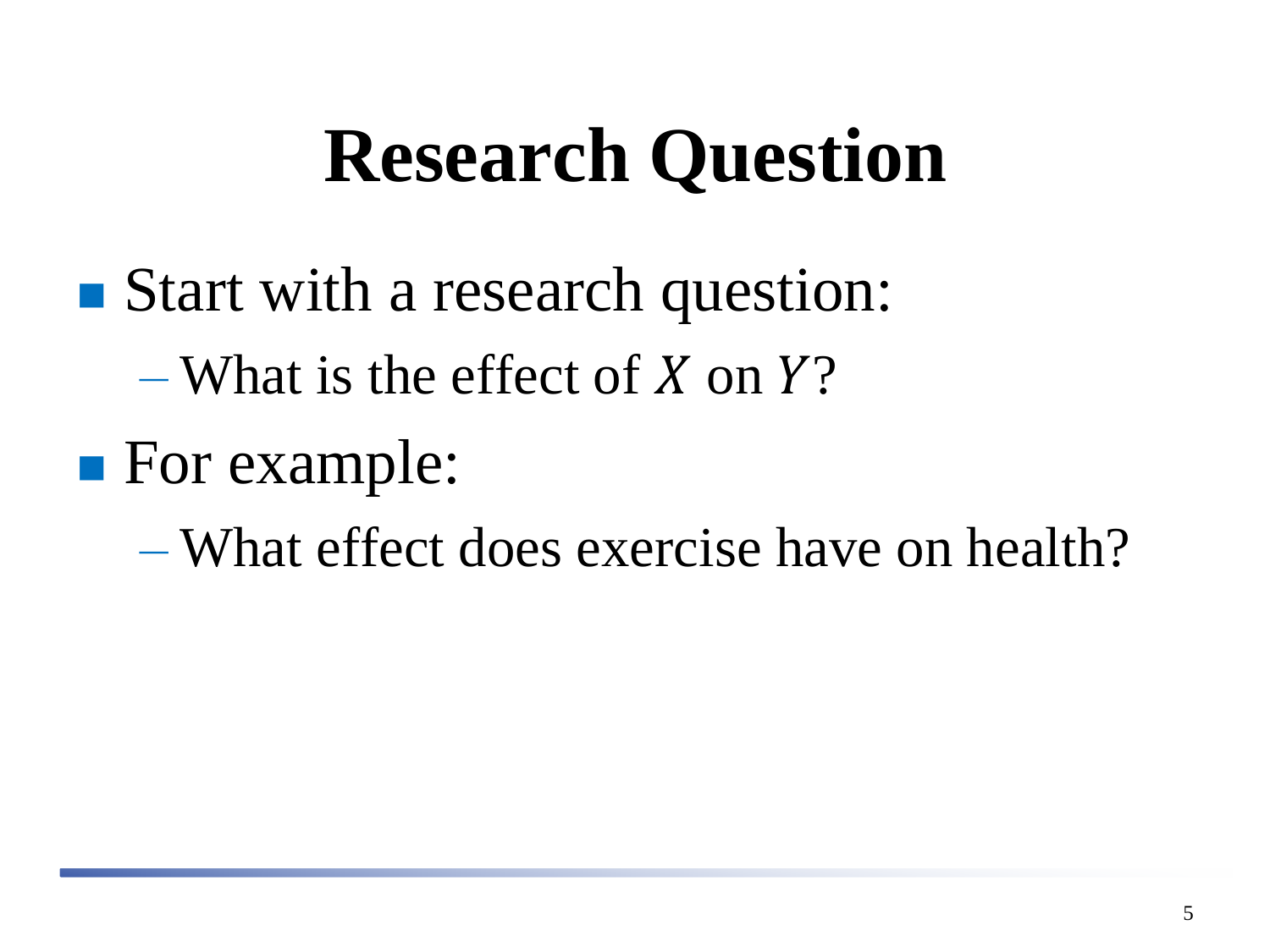# **Linear Regression Model**

#### $Y_i = \beta_0 + \beta_1 X_{1i} + \beta_2 X_{2i} + e_i$

- $\blacksquare$  Y: outcome variable of interest
- $\blacksquare$   $X_1$ : explanatory variable of interest
- $X_2$ : control variable
- : error term
	- $e$  is the difference between the observed and predicted values of Y
	- e contains all other factors besides  $X_1$  and  $X_2$  that determine the value of Y
- $\beta_1$ : the change in Y associated with a unit change in  $X_1$ , holding constant  $X_2$ 
	- $\hat{\beta}_1$  is our estimate of  $\beta_1$
- $\blacksquare$  Model specifies all meaningful determinants of Y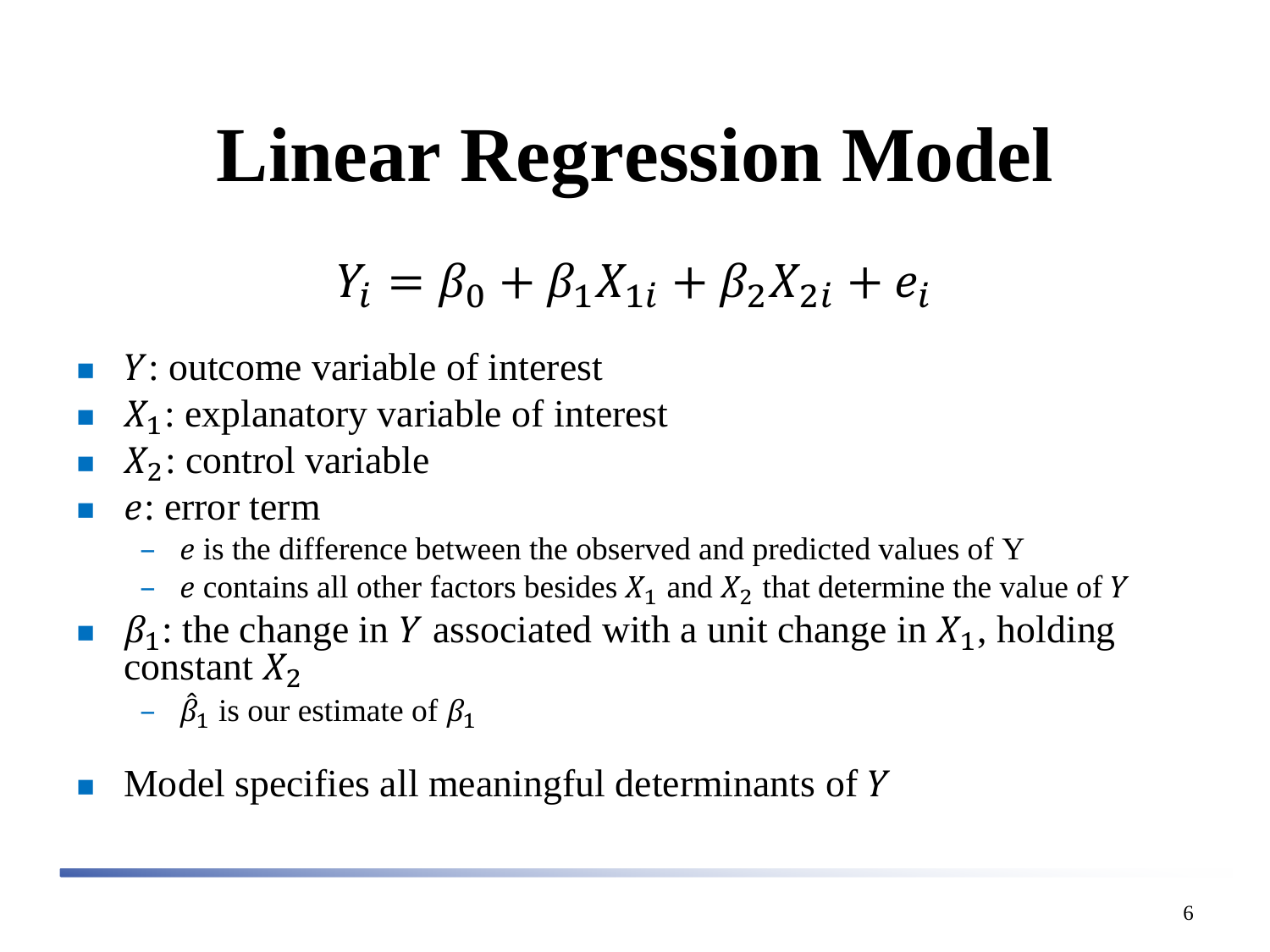# **Linear Regression Model (2)**

In our example:

#### $health_i = \beta_0 + \beta_1 exercise_i + e_i$

- *health*: dependent variable
- exercise: independent variable
- $-e$ : error term

 $\blacksquare$  e contains all other factors besides exercise that determine health

 $\beta_1$ : the change in health associated with an increase in exercise

**When does**  $\hat{\beta}_1$  **estimate the** *causal* **effect of exercise** on health?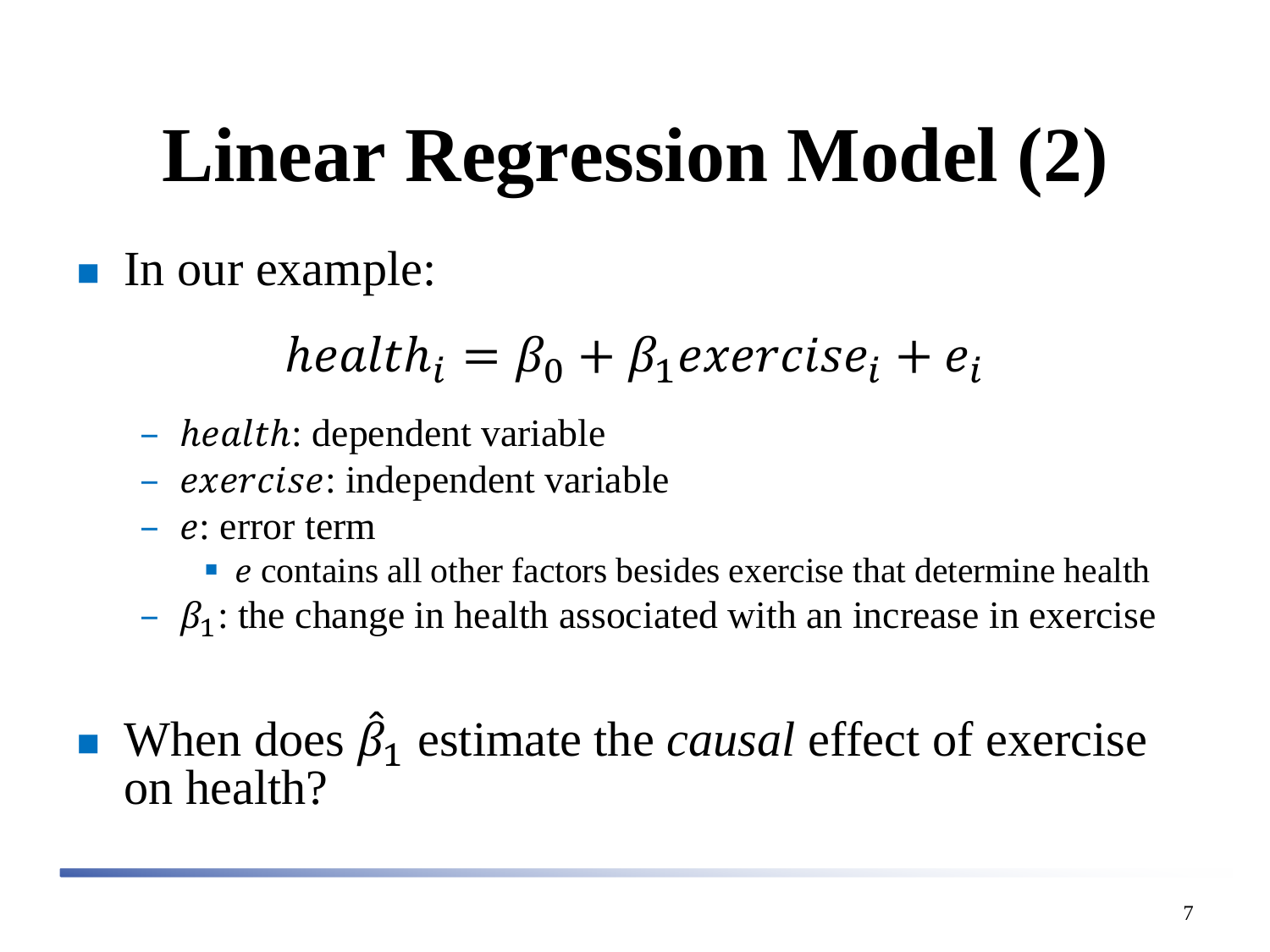# **Exogeneity**

- Assumption:  $E(e_i|X_i) = 0$ 
	- Conditional mean of  $e_i$  given  $X_i$  is zero
		- Conditional mean independence
	- $X$  is "exogenous"
- **K**nowing  $X_i$  does not help us predict  $e_i$ 
	- $e_i$  is the difference between the observed and predicted values of  $Y_i$
	- $e_i$  contains other factors besides  $X_i$  that determine the value of  $Y_i$
	- Information other than  $X_i$  does not tell us anything more about  $Y_i$
- Implies that  $X_i$  and  $e_i$  **cannot** be correlated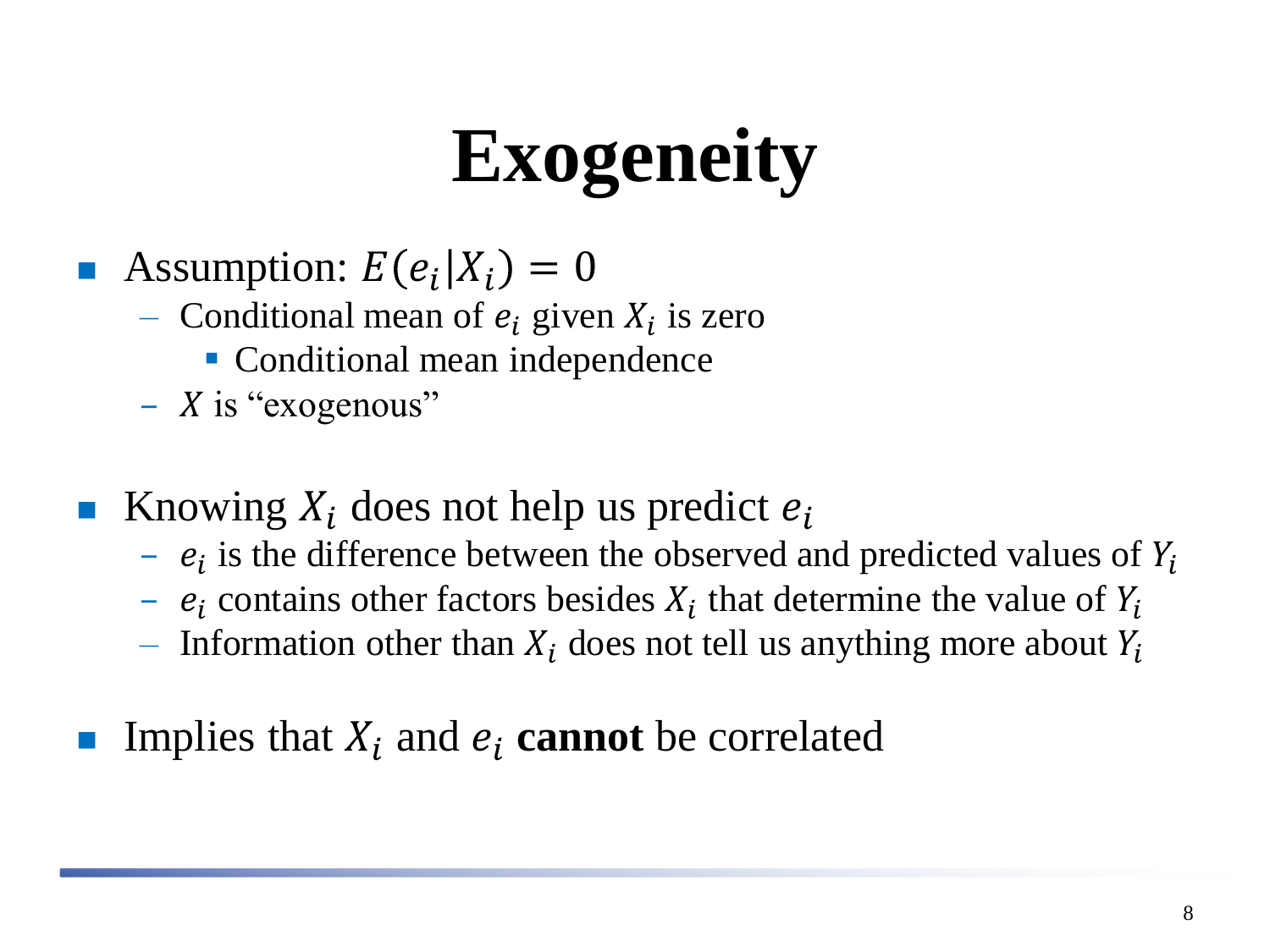# **Exogeneity (2)**

In the context of a randomized controlled trial:

 $outcome_i = \beta_0 + \beta_1 treatment_i + e_i$ 

- $-e_i$  can include things like age, gender, pre-existing conditions, income, education, etc.
- Because treatment is randomly assigned, *treatment* and *e* are independent
	- $-$  This implies *treatment* is exogenous
- In observational studies, *treatment* is not randomly assigned
	- The best we can do is to control for variables using statistics.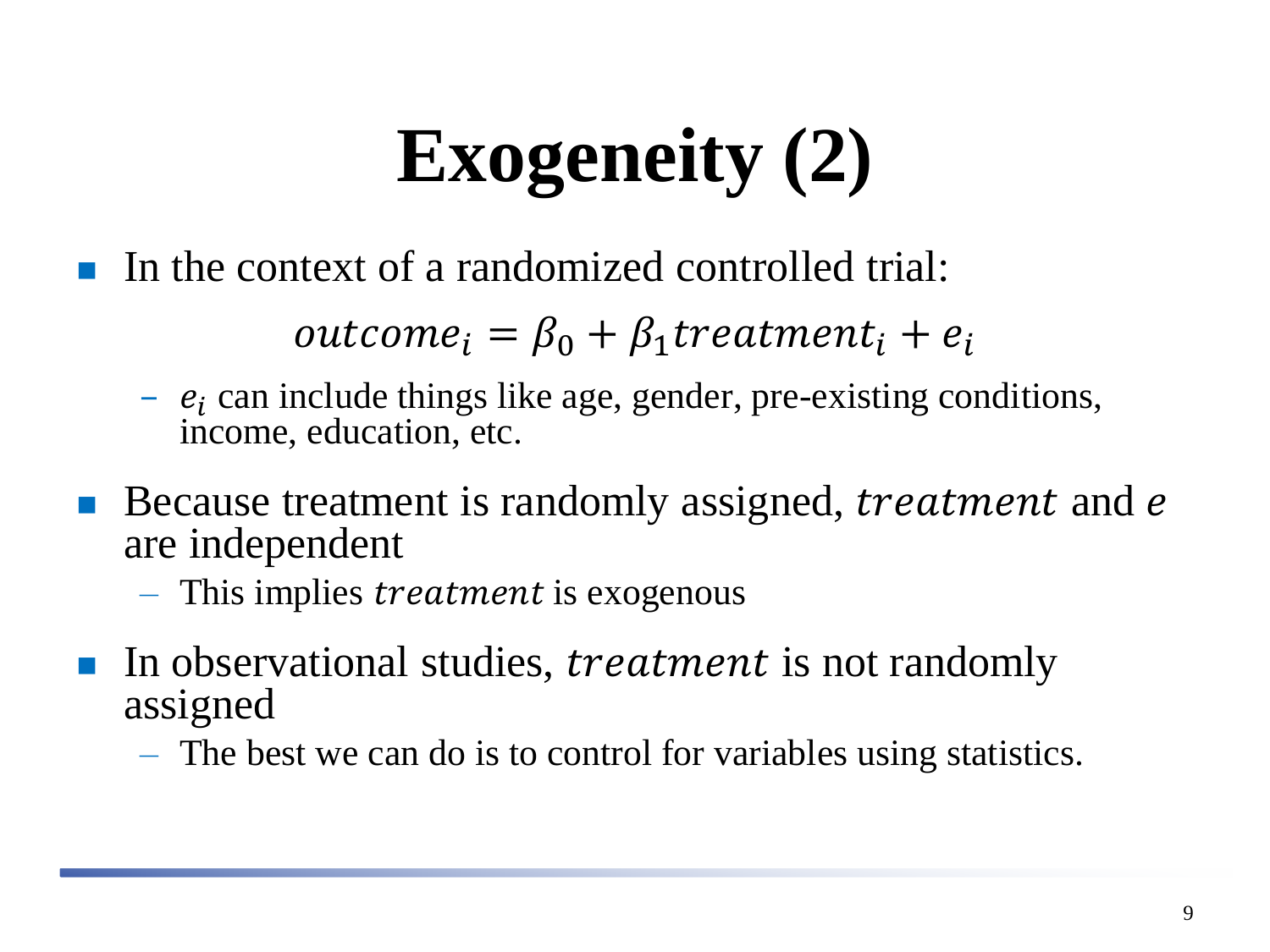# **Exogeneity (3)**

In our example:

 $health_i = \beta_0 + \beta_1 exercise_i + e_i$ 

- In order for  $\hat{\beta}_1$  to estimate the causal effect of exercise on health, *exercise* must be exogenous
	- All factors other than exercise do not tell us anything more about health
- In the context of a randomized controlled trial, exercise is exogenous
	- Is the same true in the context of observational studies?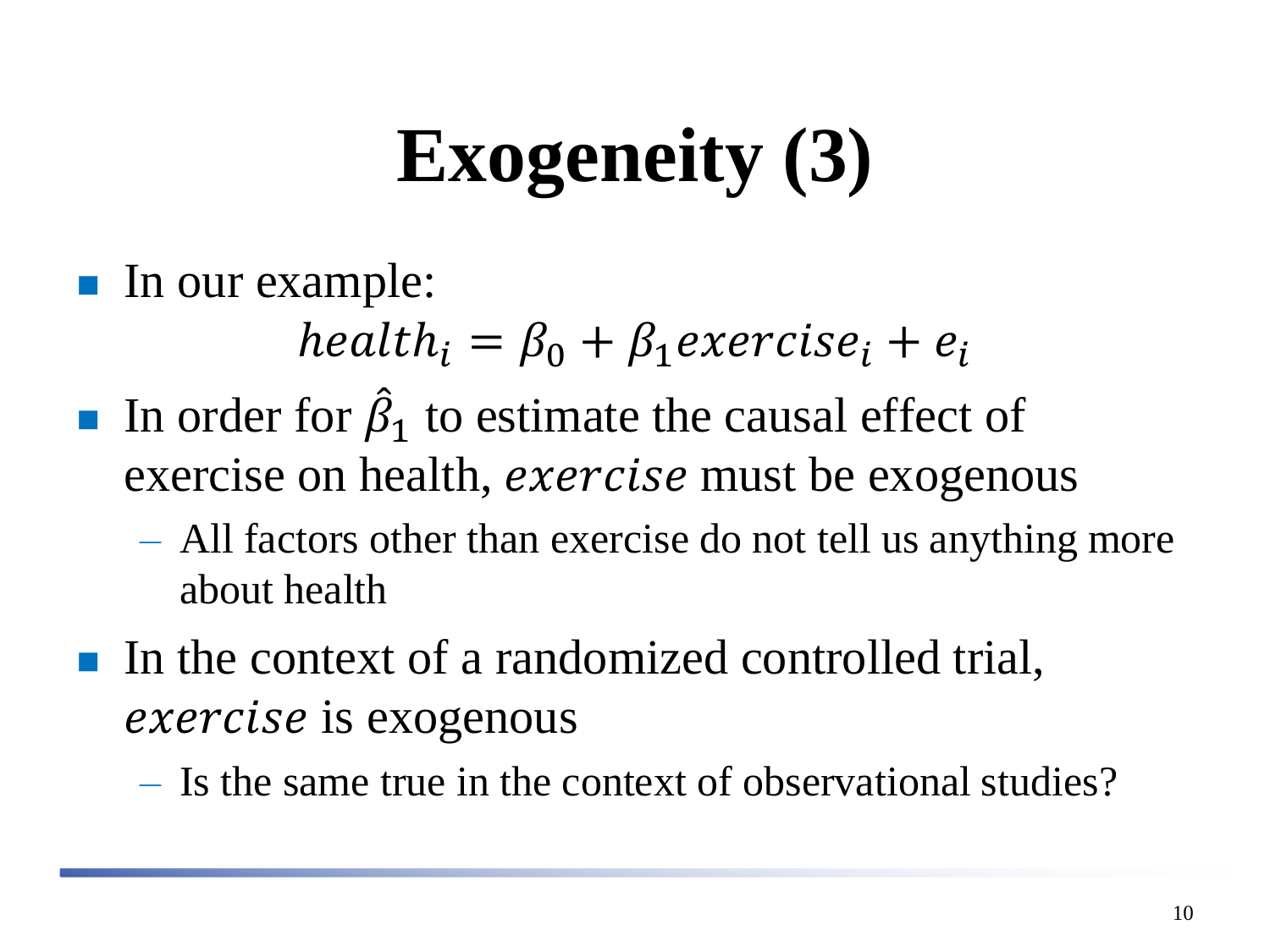# **Endogeneity**

- Violation of the exogeneity assumption
	- $X$  is endogenous
	- Always true when  $X_i$  is correlated with  $e_i$
- $\hat{\beta}_1$  is biased
	- $-\hat{\beta}_1$  is unbiased if the expected value of  $\hat{\beta}_1$  is equal to the true value of  $\beta_1$
- $\widehat{\beta}_1$  will not estimate a causal effect of X on Y
	- $-\hat{\beta}_1$  is a measure of the correlation between X and Y
	- Correlation does not imply causation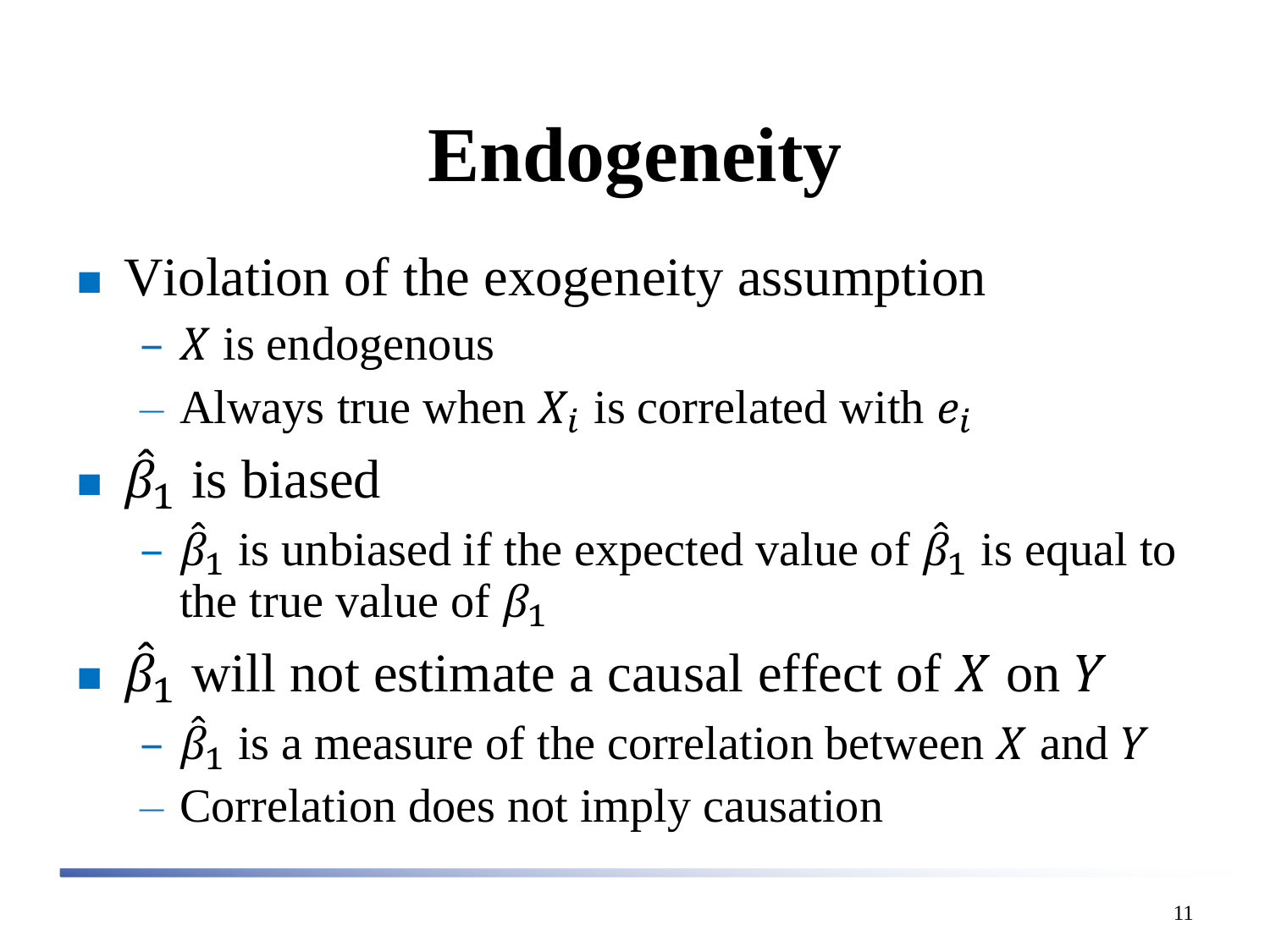#### **Poll: Familiarity with endogeneity**

Which of the following can cause endogeneity?

- A. Omitted variable bias
- B. Sample selection
- C. Simultaneous causality
- D. All of the above
- E. A and C only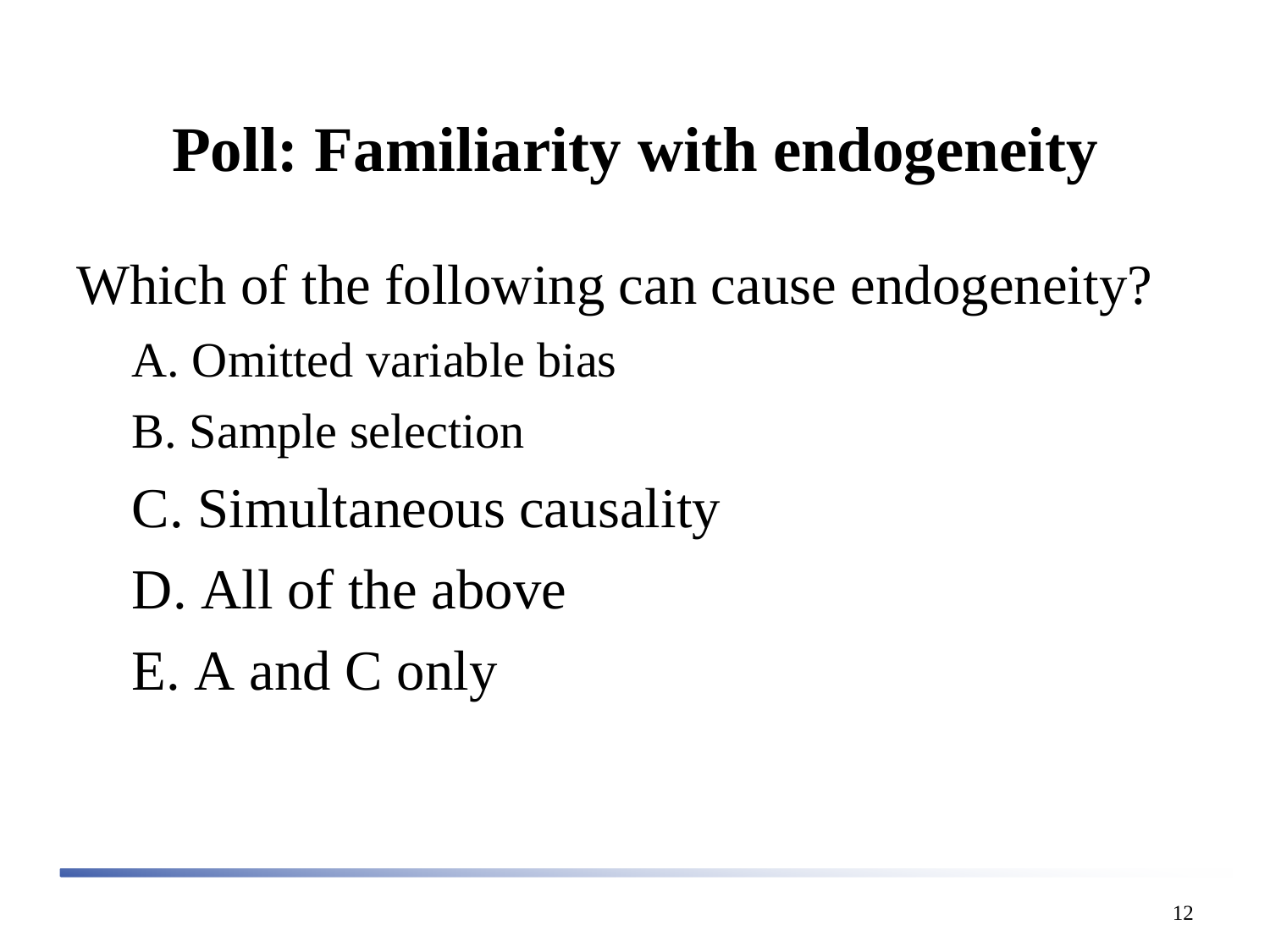# **Forms of Endogeneity**

- **n** Omitted variable bias
- Sample selection
- **Simultaneous causality**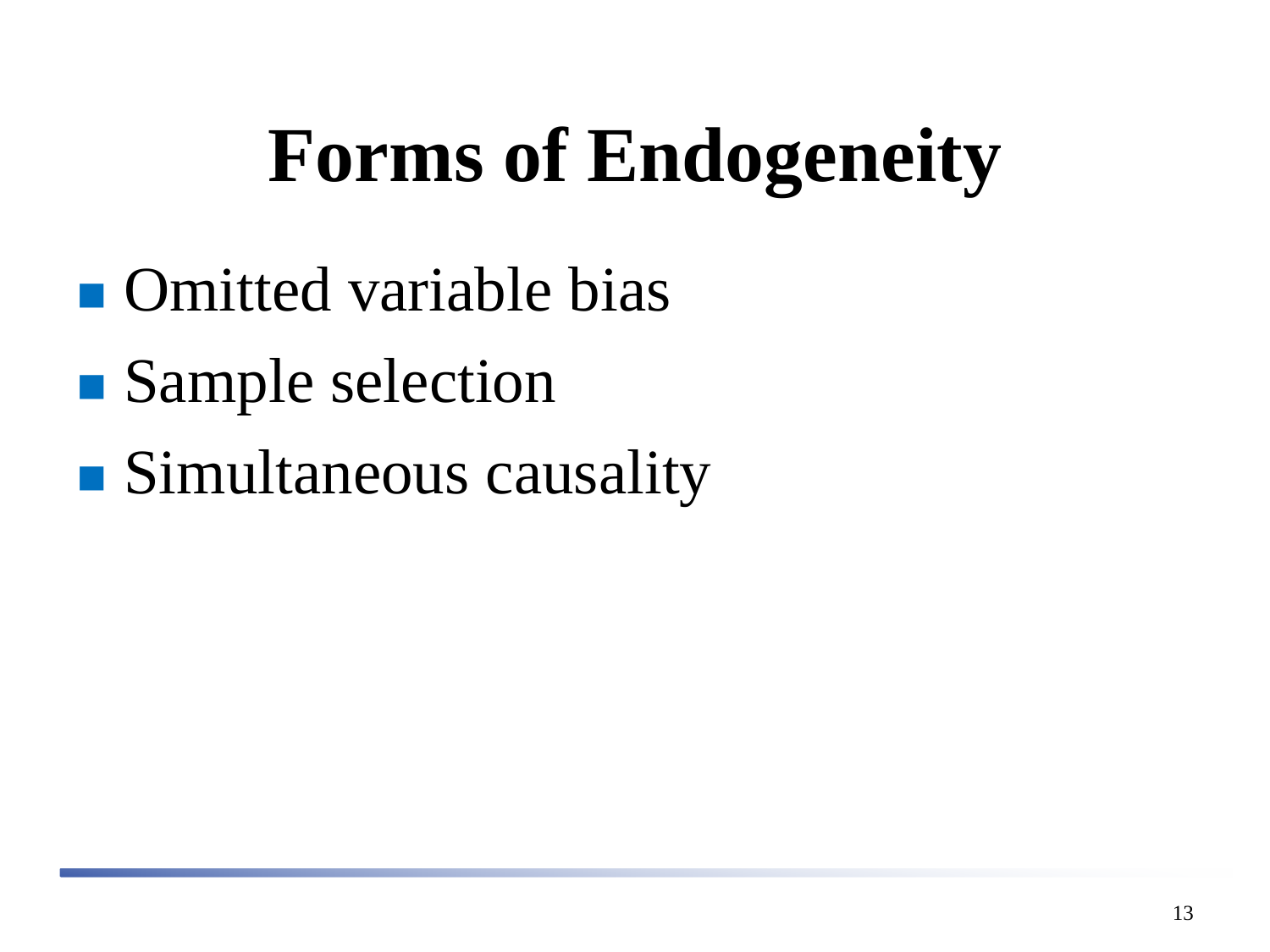# **Omitted Variable Bias**

- **Arises when:** 
	- A variable omitted from the regression model is a determinant of the dependent variable,
	- The omitted variable is correlated with the regressor, X
- **Leads**  $\hat{\beta}_1$  to be biased
	- $-\hat{\beta}_1$  also captures the correlation between the omitted variable and the dependent variable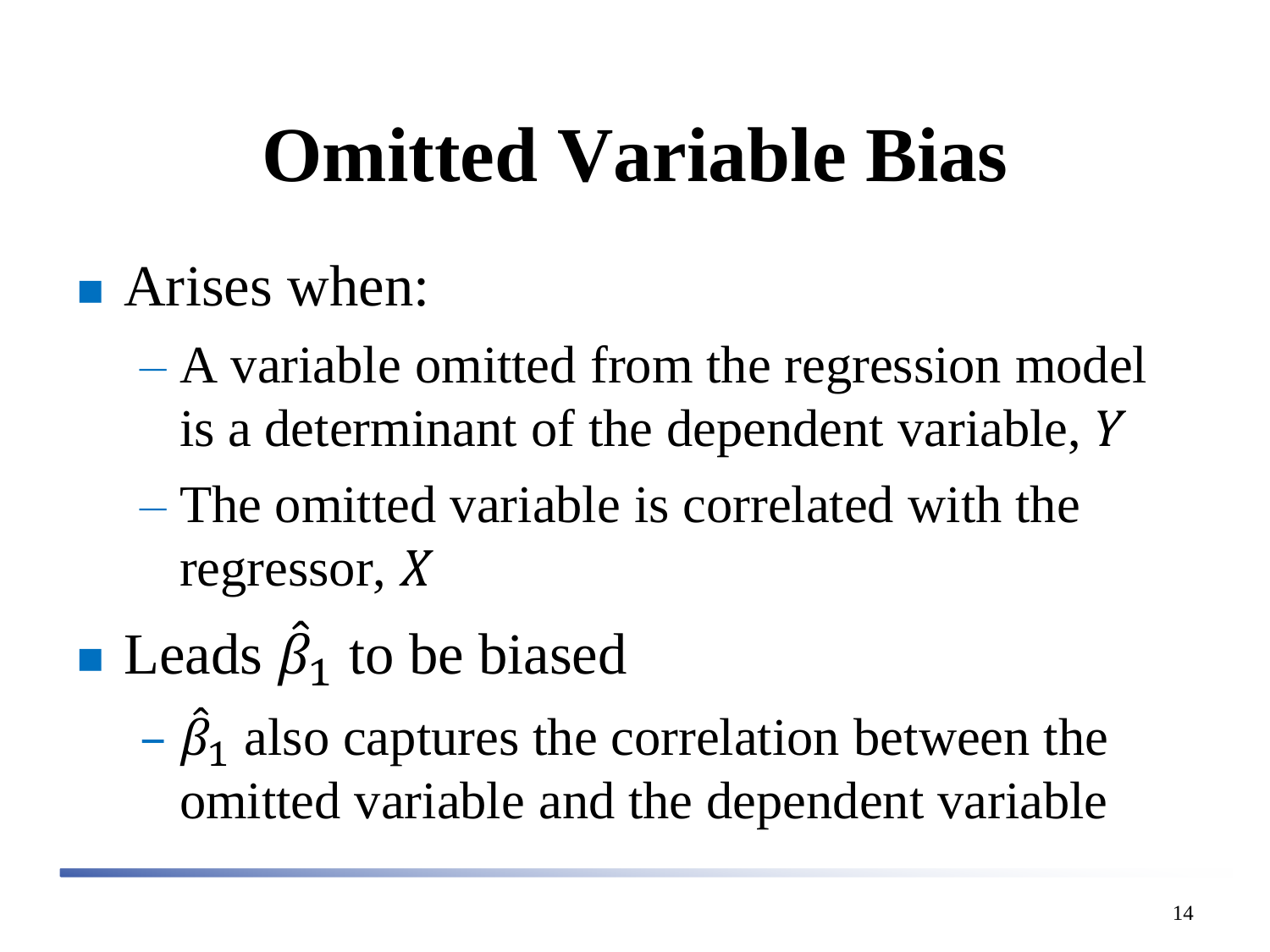## **Omitted Variable Bias (2)**

- Regression model:  $Y_i = \beta_0 + \beta_1 X_i + e_i$
- Say another factor,  $W_i$ , determines  $Y_i$ 
	- $-W_i$  is included in the error term,  $e_i$
- If  $X_i$  and  $W_i$  are correlated
	- $-X_i$  and  $e_i$  are correlated
- $\blacksquare$   $X_i$  is endogenous
	- $\hat{\beta}_1$  is biased
		- $\hat{\beta}_1$  also captures the correlation between  $W_i$  and  $Y_i$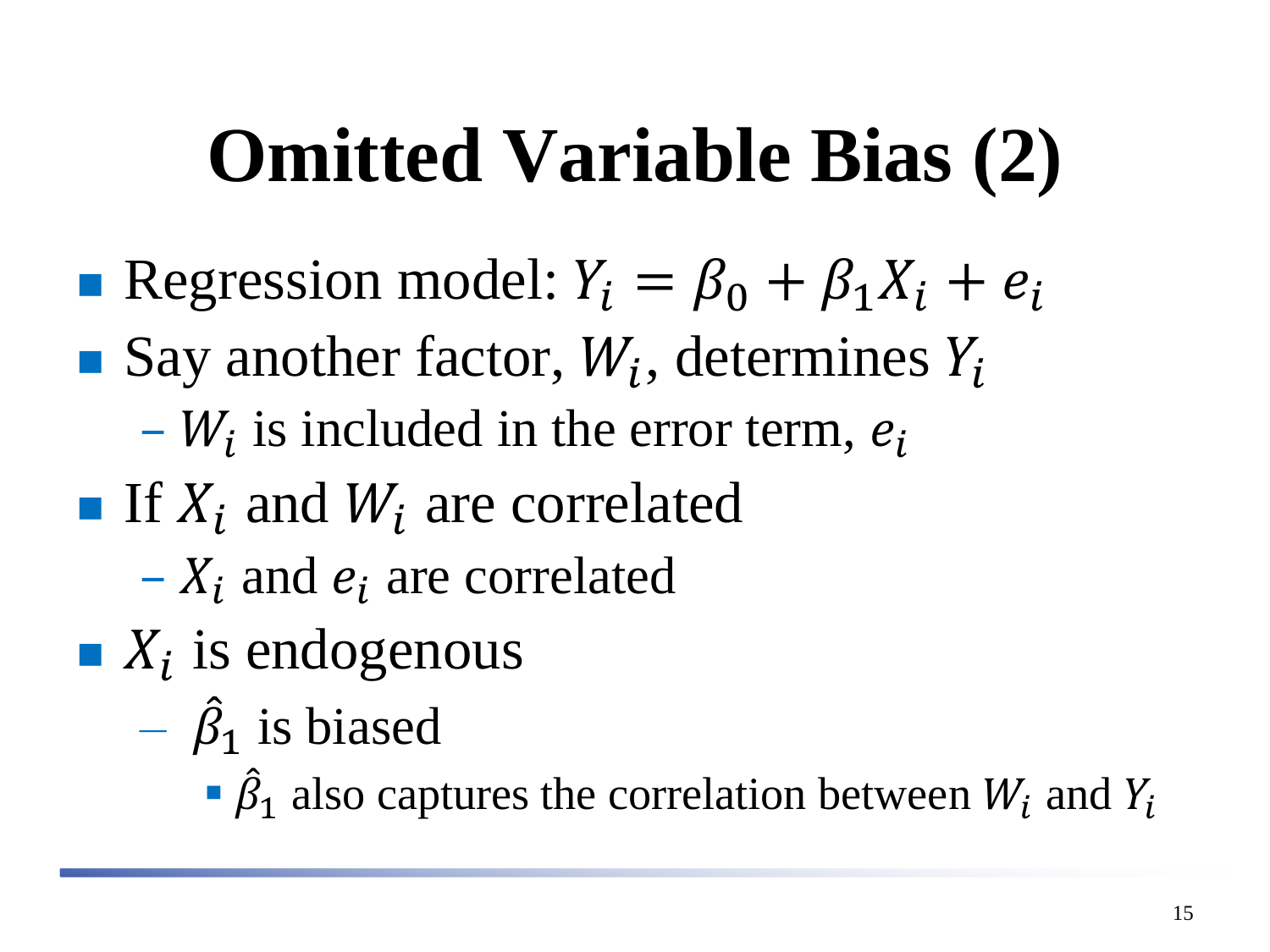## **Omitted Variable Bias: Example**

- In our example:  $health_i = \beta_0 + \beta_1 exercise_i + e_i$ **Two questions:** 
	- Besides exercise, do any other factors determine health?
	- Are those factors correlated with exercise?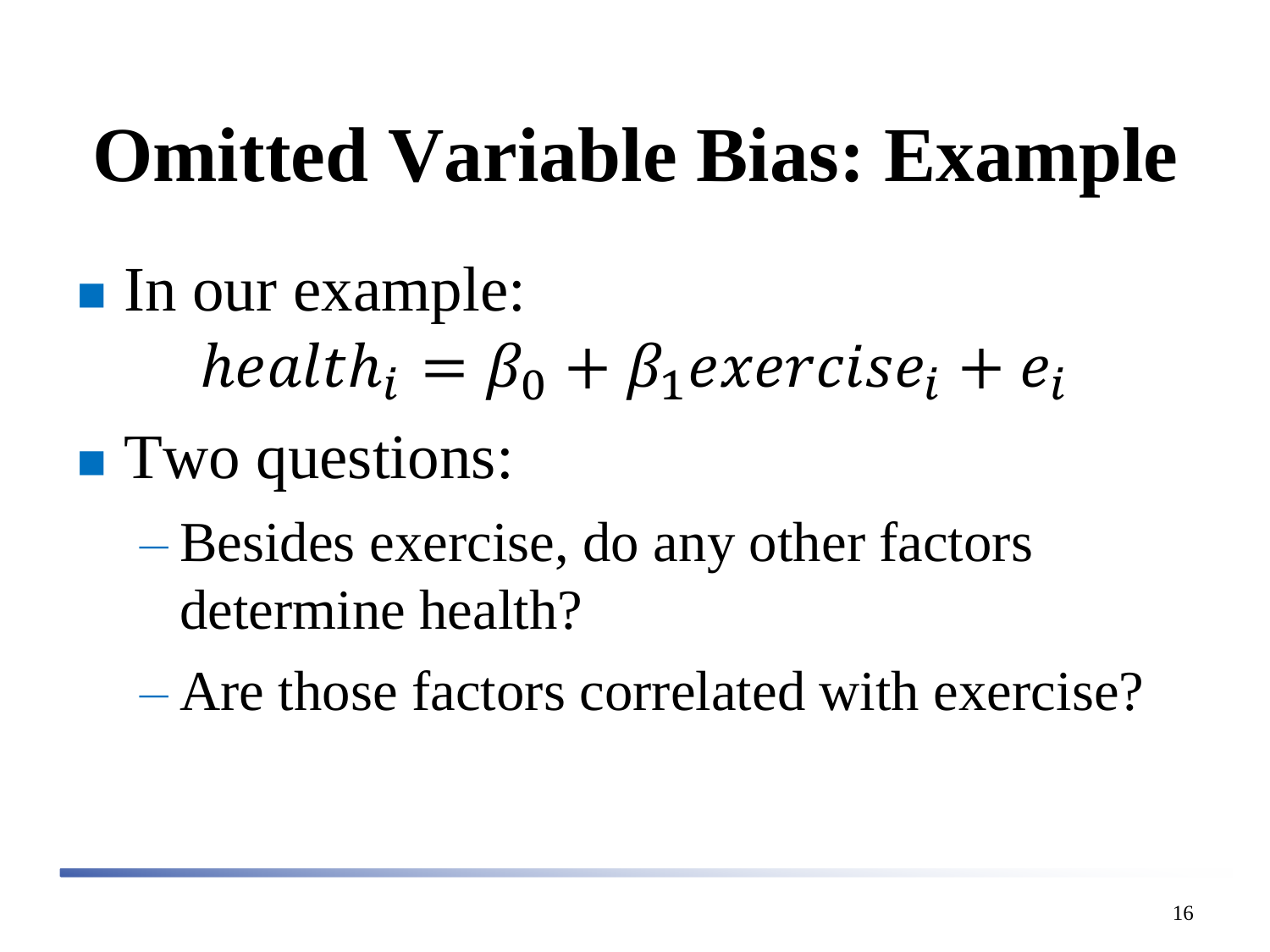### **Omitted Variable Bias: Example (2)**

- Consider: diet
	- Does diet affect health?
		- **Eating well likely improves health**
	- Is diet correlated with exercise?
		- ▪Individuals who eat well are probably more likely to exercise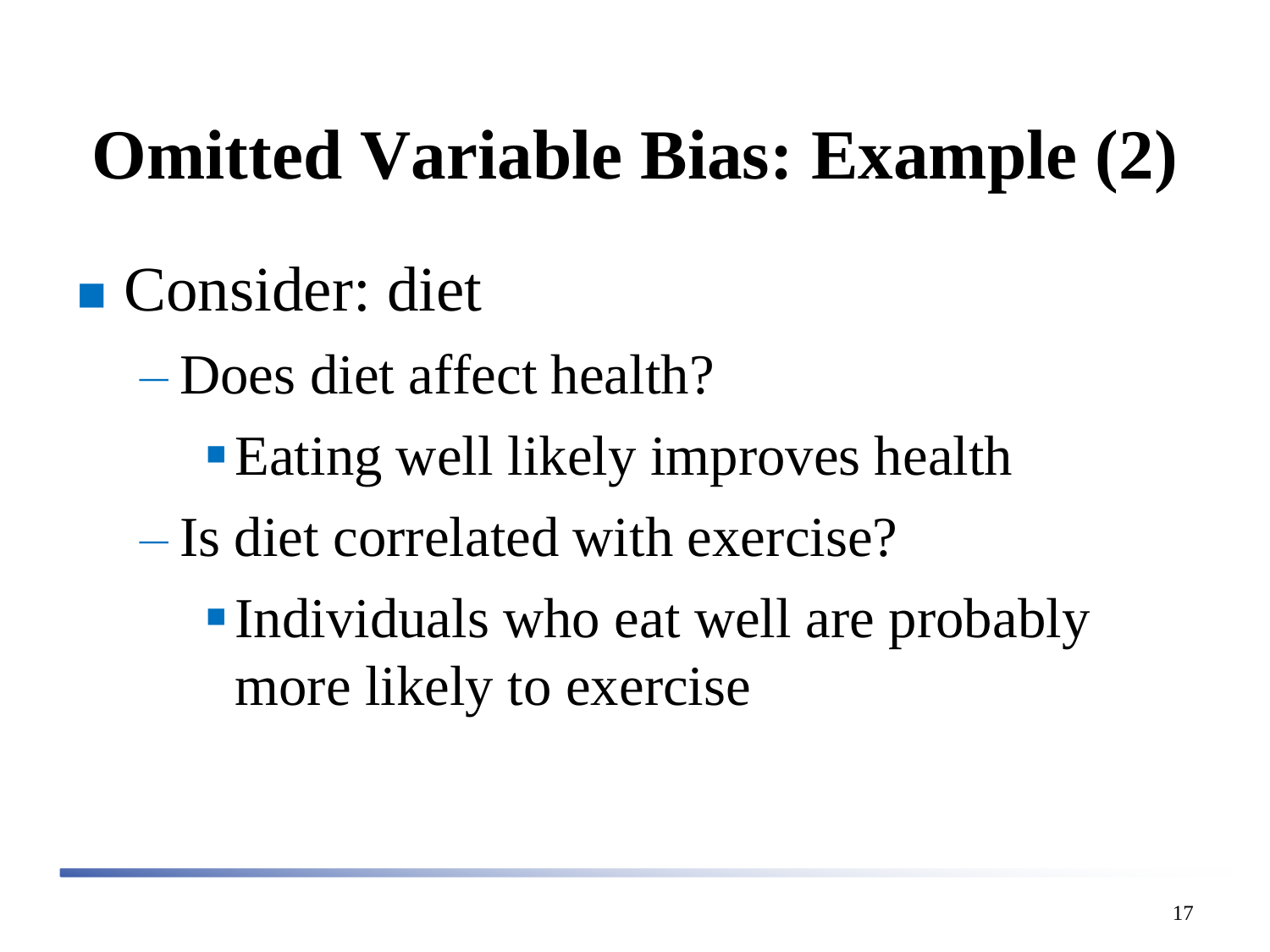### **Omitted Variable Bias: Example (3)**

- Diet affects health and is correlated with exercise
	- Diet is an omitted variable
	- $-\hat{\beta}_1$  will be biased
		- $\hat{\beta}_1$  also captures the relationship between diet and health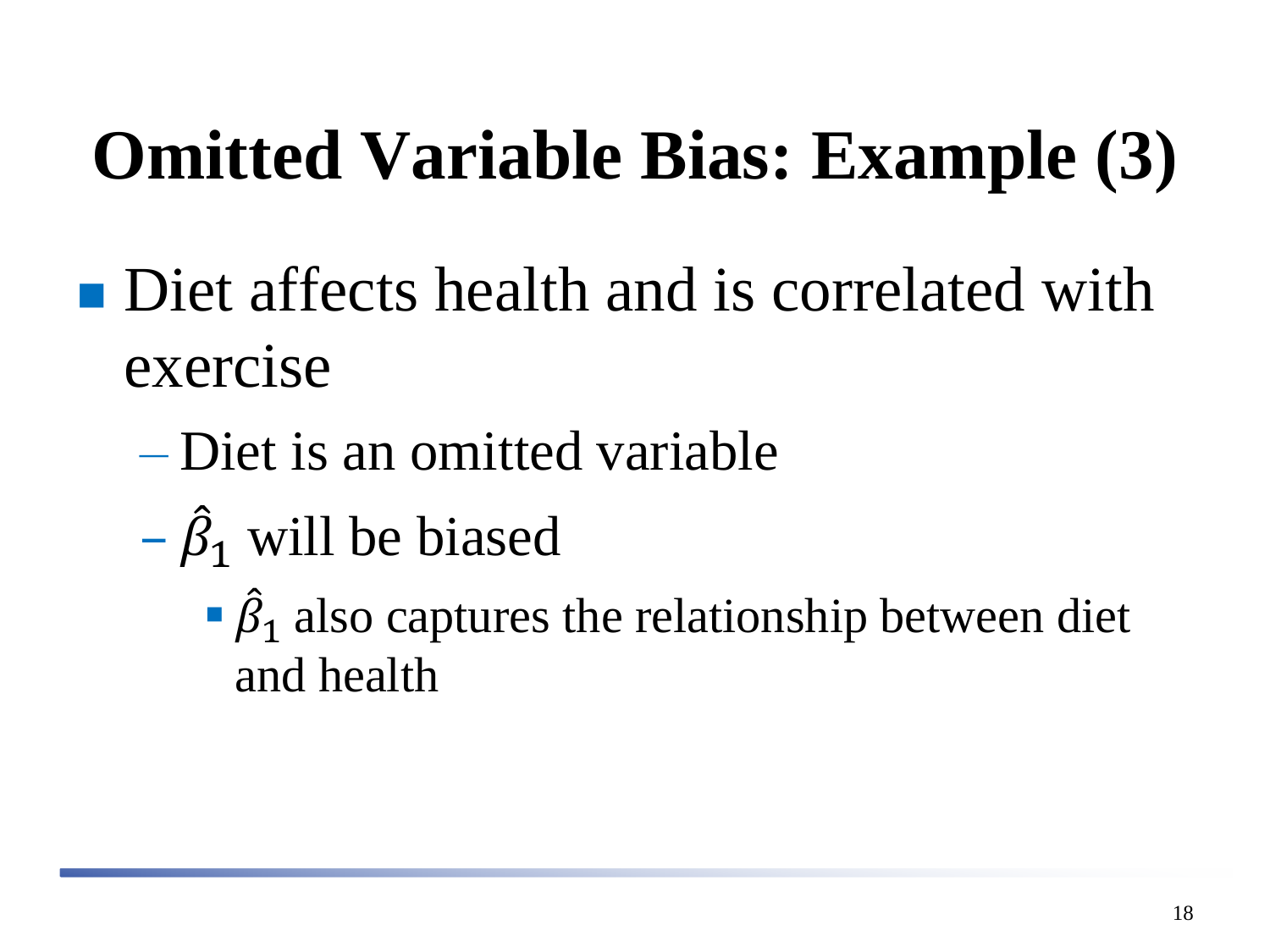# **Omitted Variable Bias: Solutions**

- Multiple linear regression
	- Include all relevant factors in the regression model so that we have conditional mean independence
	- Often not possible to include all omitted variables in the regression
- Randomized controlled trial
- Natural experiment
	- More on this in the Natural Experiments and Difference-in-Differences lecture on February 13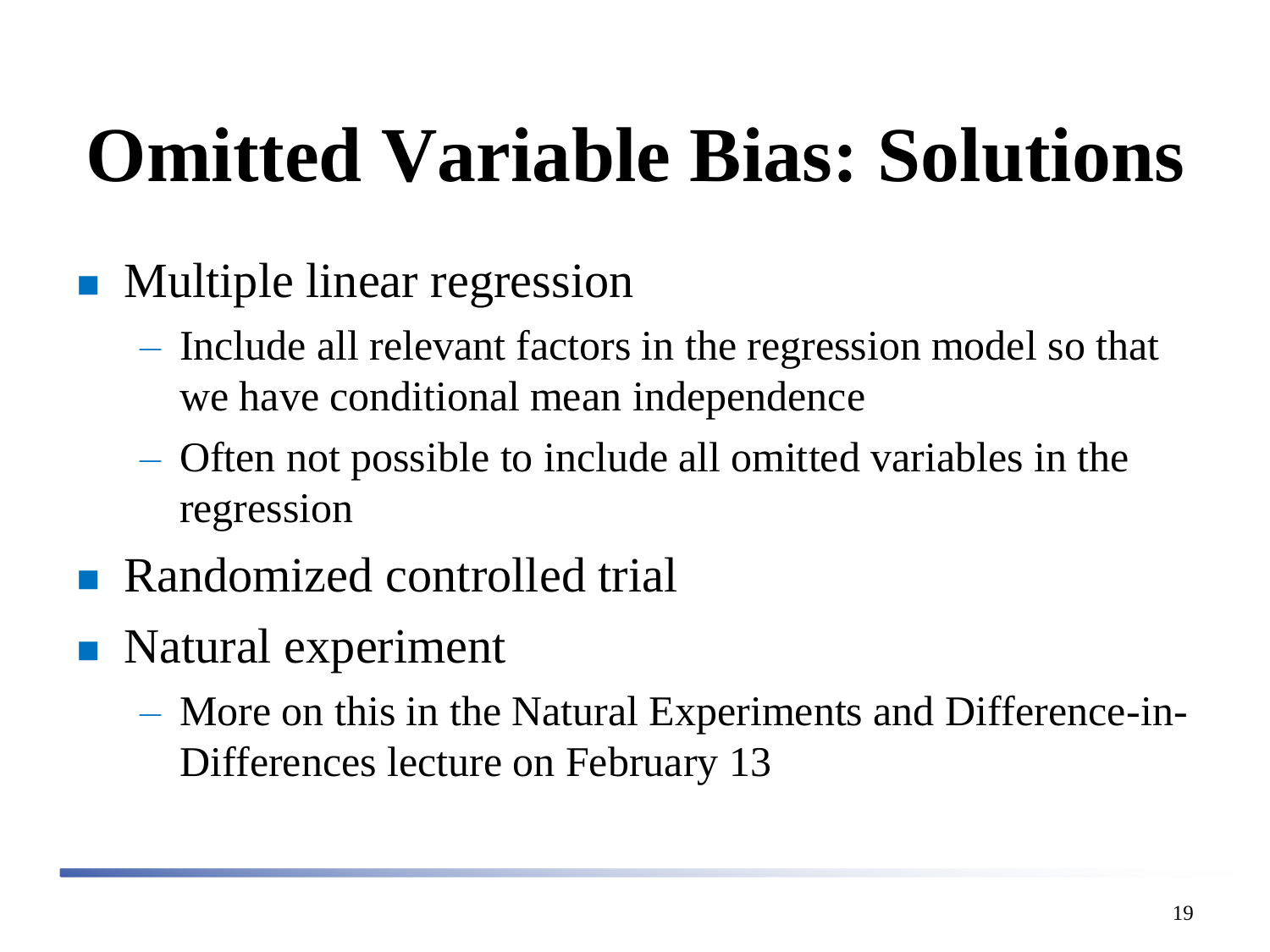### **Omitted Variable Bias: Solutions (2)**

- Utilize panel data (same observational unit observed at different points in time)
	- Fixed effects regression: control for unobserved omitted variables that do not change over time
	- More on this in the Fixed Effects and Random Effects lecture on March 6
- **Instrumental variables regression** 
	- Utilize an instrumental variable that is correlated with the independent variable of interest but is uncorrelated with the omitted variables
	- More on this in the Instrumental Variables Regression lecture on February 27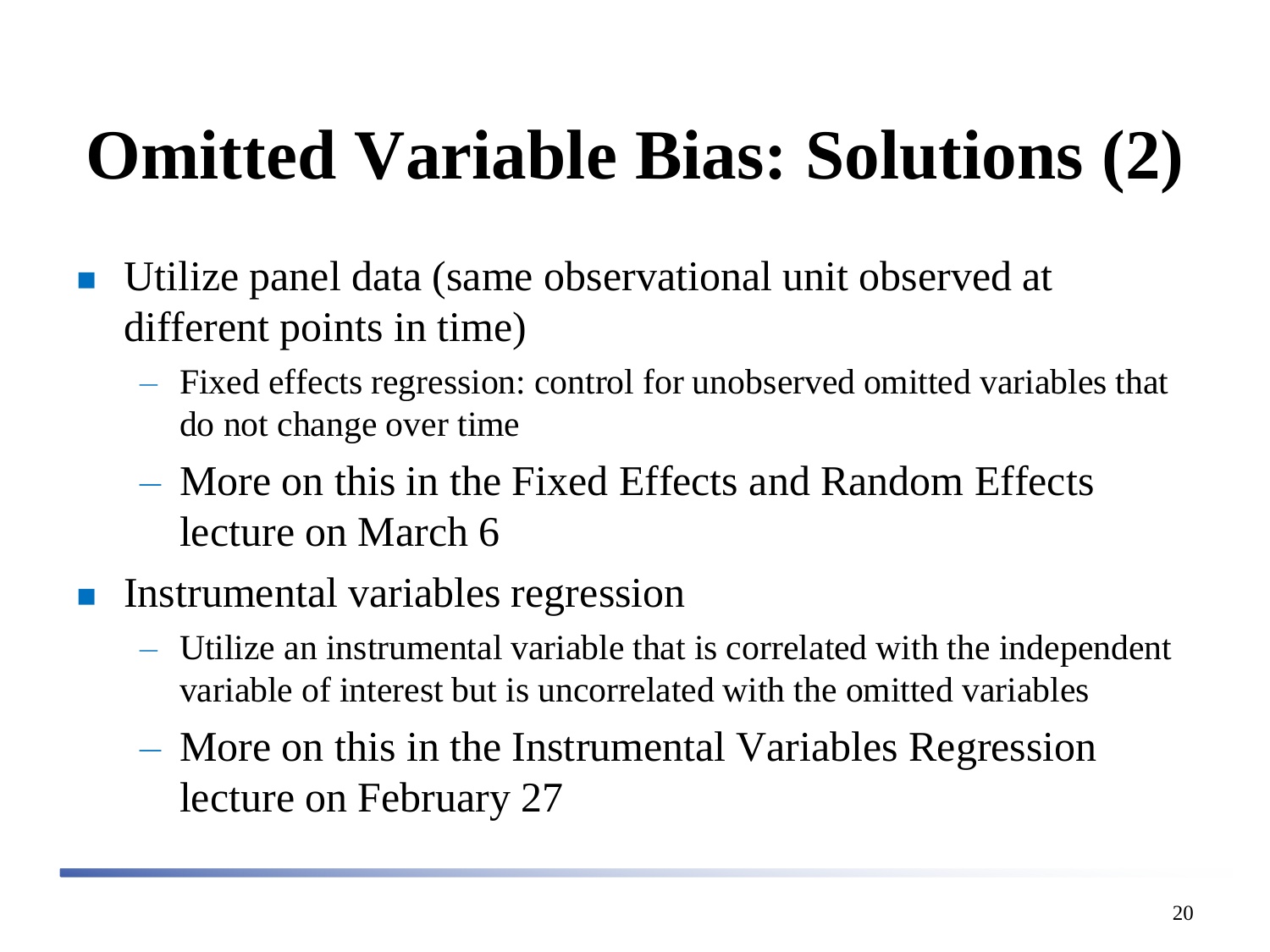# **Sample Selection**

- **Arises when:** 
	- A selection process influences the availability of data
	- The selection process is related to the dependent variable,  $Y$ , beyond depending on  $\boldsymbol{X}$
- $\blacksquare$  Leads  $\hat{\beta}$  $i_1$  to be biased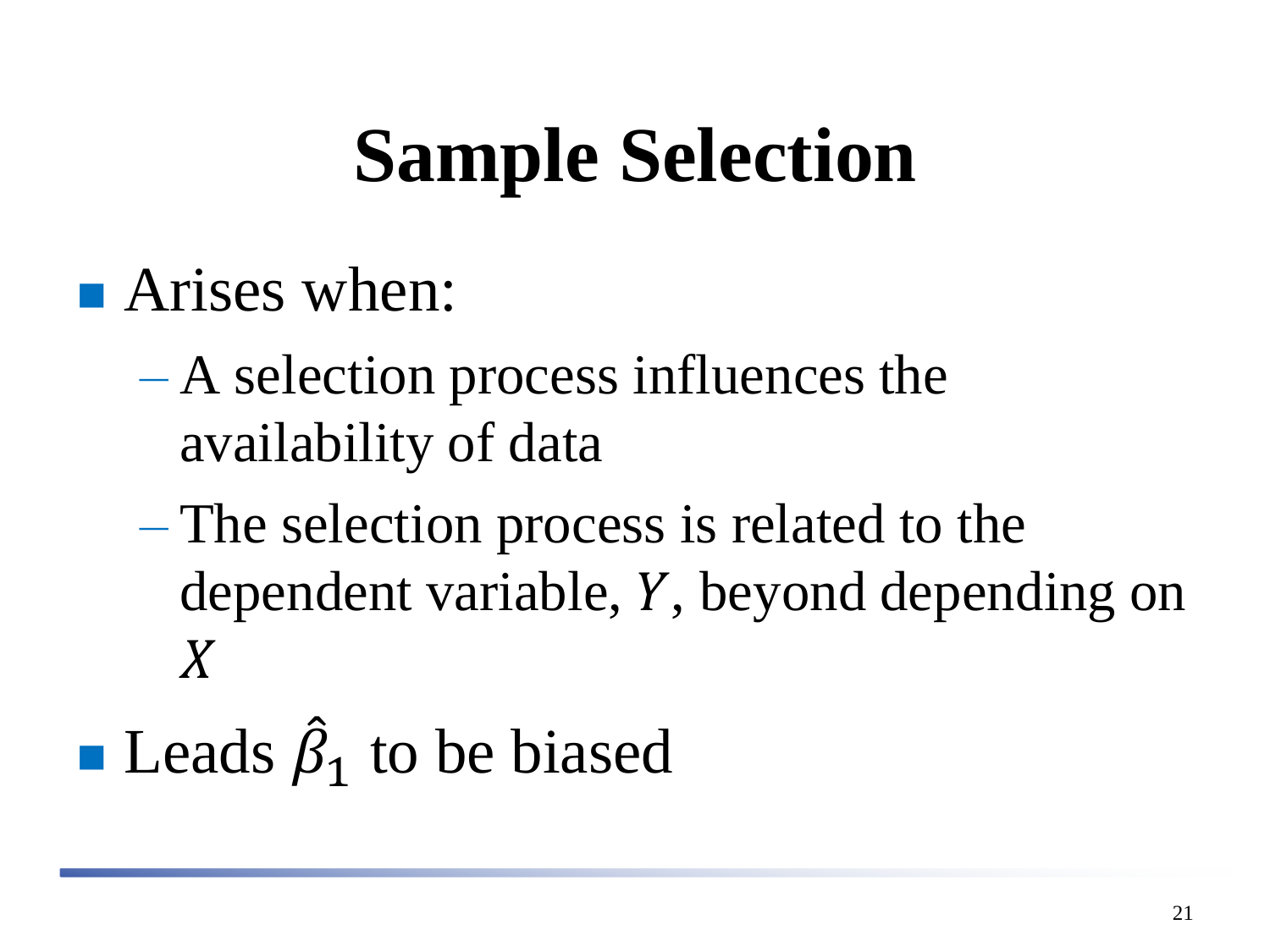# **Sample Selection (2)**

- **Form of omitted variable bias** 
	- The selection process is captured by the error term
	- Induces correlation between the regressor, X, and the error term, e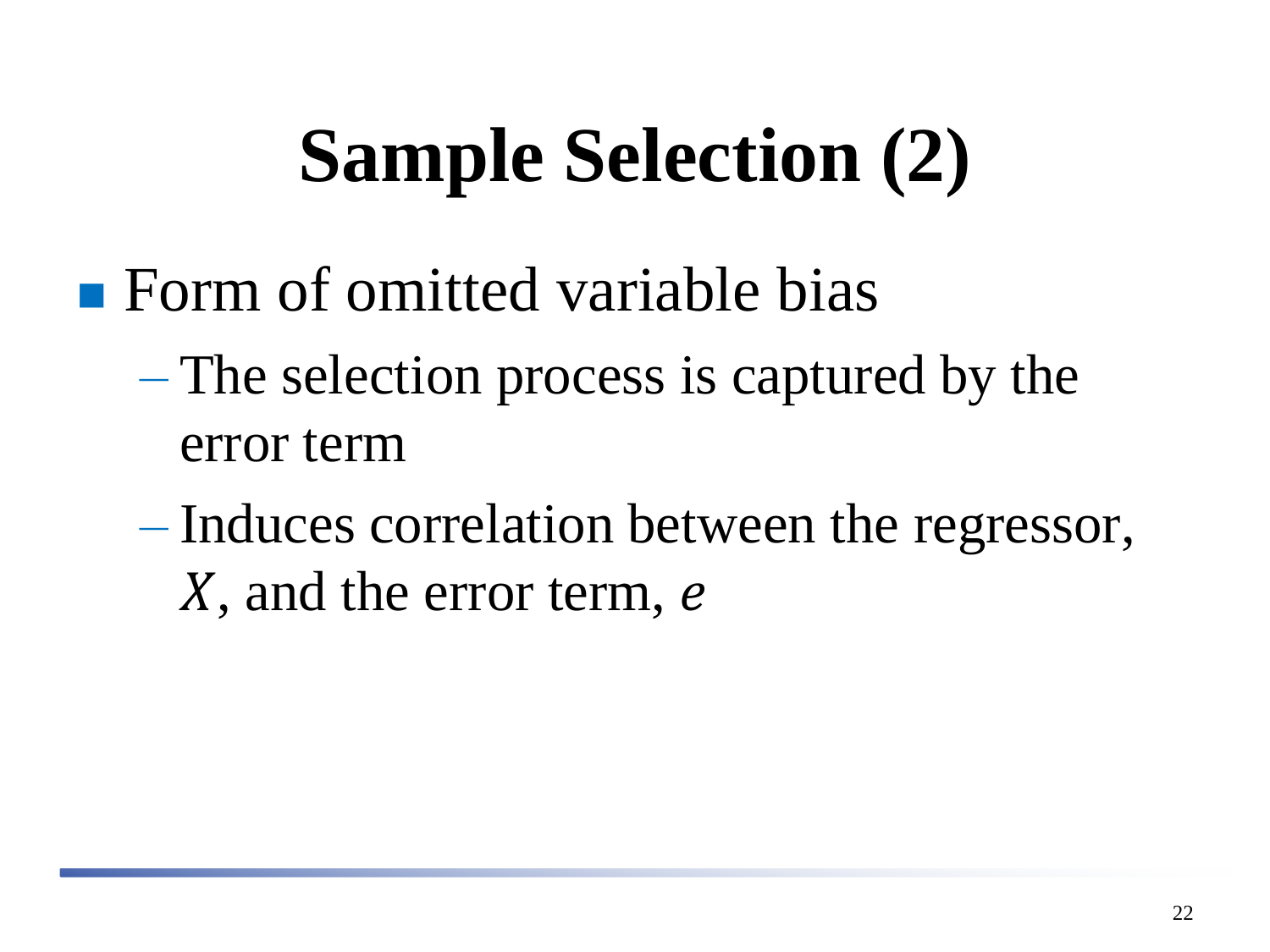# **Sample Selection: Examples**

- Want to evaluate the effect of a new tobacco cessation program (offered to all patients) on quitting
	- $-$  quit<sub>i</sub> =  $\beta_0 + \beta_1$  treatment<sub>i</sub> +  $e_i$
	- Problem: Individuals who participate in the program may be more likely to quit to begin with
- Want to evaluate the effect of a new primary care model (rolled out for some patients at a facility) on patient satisfaction
	- $-$  satisfaction<sub>i</sub> =  $\beta_0 + \beta_1$  model<sub>i</sub> + e<sub>i</sub>
	- Problem: Patients who don't like the new program stop coming to the facility and receive their care elsewhere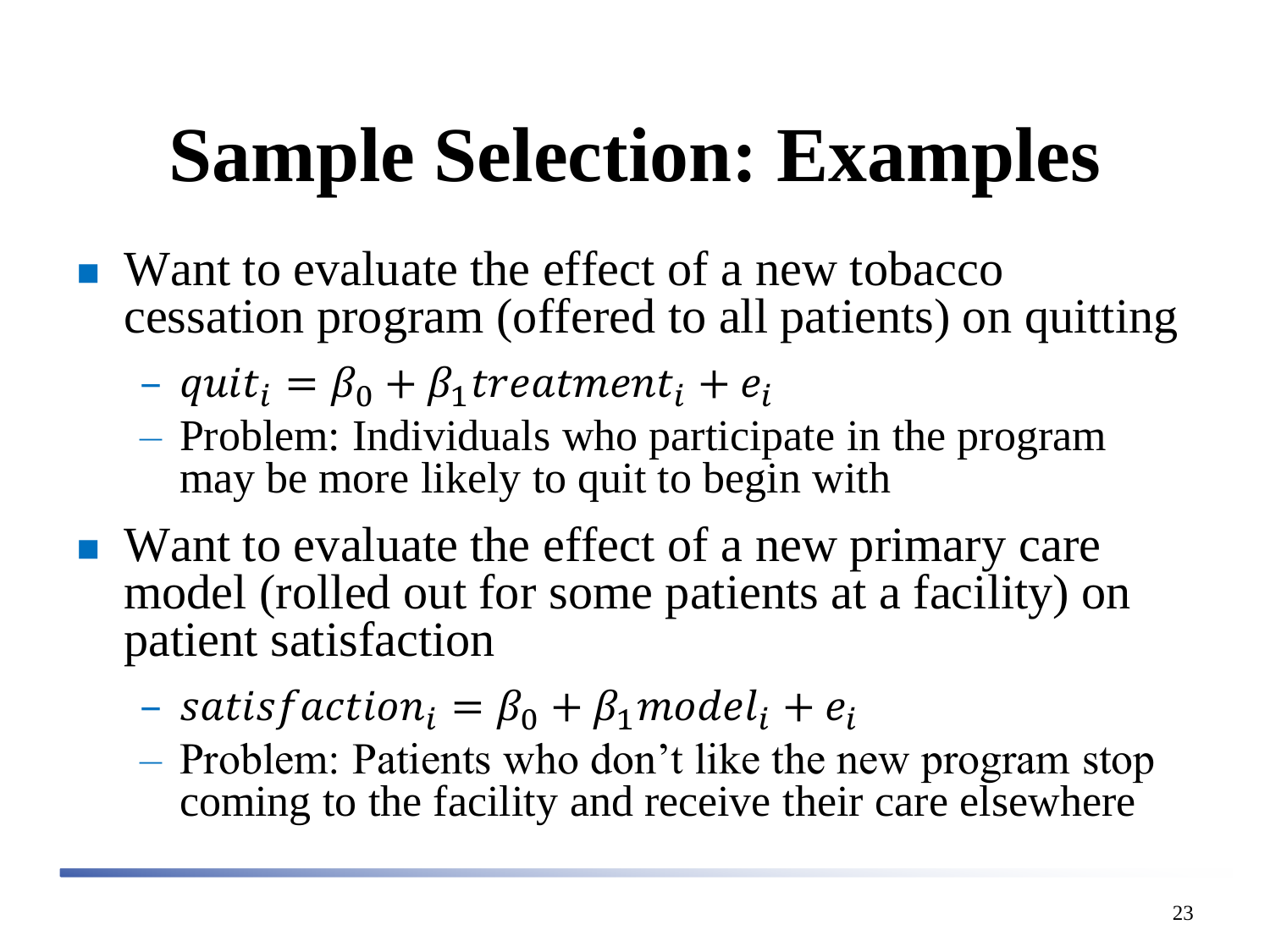# **Sample Selection: Solutions**

- **Randomized controlled trial**
- Natural experiment
	- More on this in the Natural Experiments and Differencein-Differences lecture on February 13
- Sample selection and treatment effect models
	- For more information:
		- Greene, 2000 Chapter 20
		- Wooldridge, 2010, Chapter 17
- **Instrumental variables regression** 
	- More on this in the Instrumental Variables Regression lecture on February 27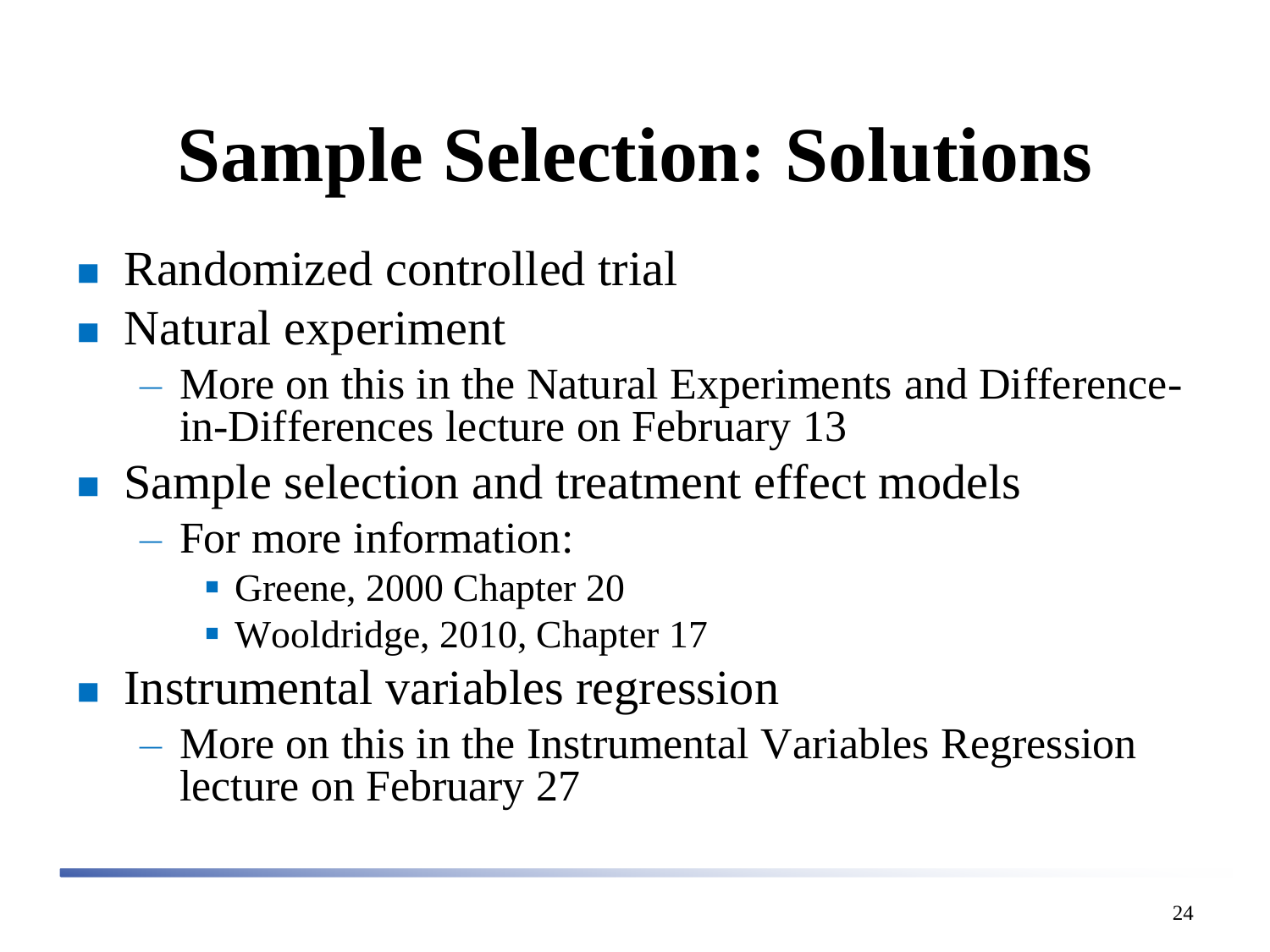### **Simultaneous Causality**

- **Arises when:** 
	- There is a causal link from X to Y
	- There is also a causal link from Y to X
- Also called simultaneous equations bias  $\blacksquare$  Leads  $\hat{\beta}$  $i_1$  to be biased
	- Reverse causality leads  $\hat{\beta}_1$  to pick up both effects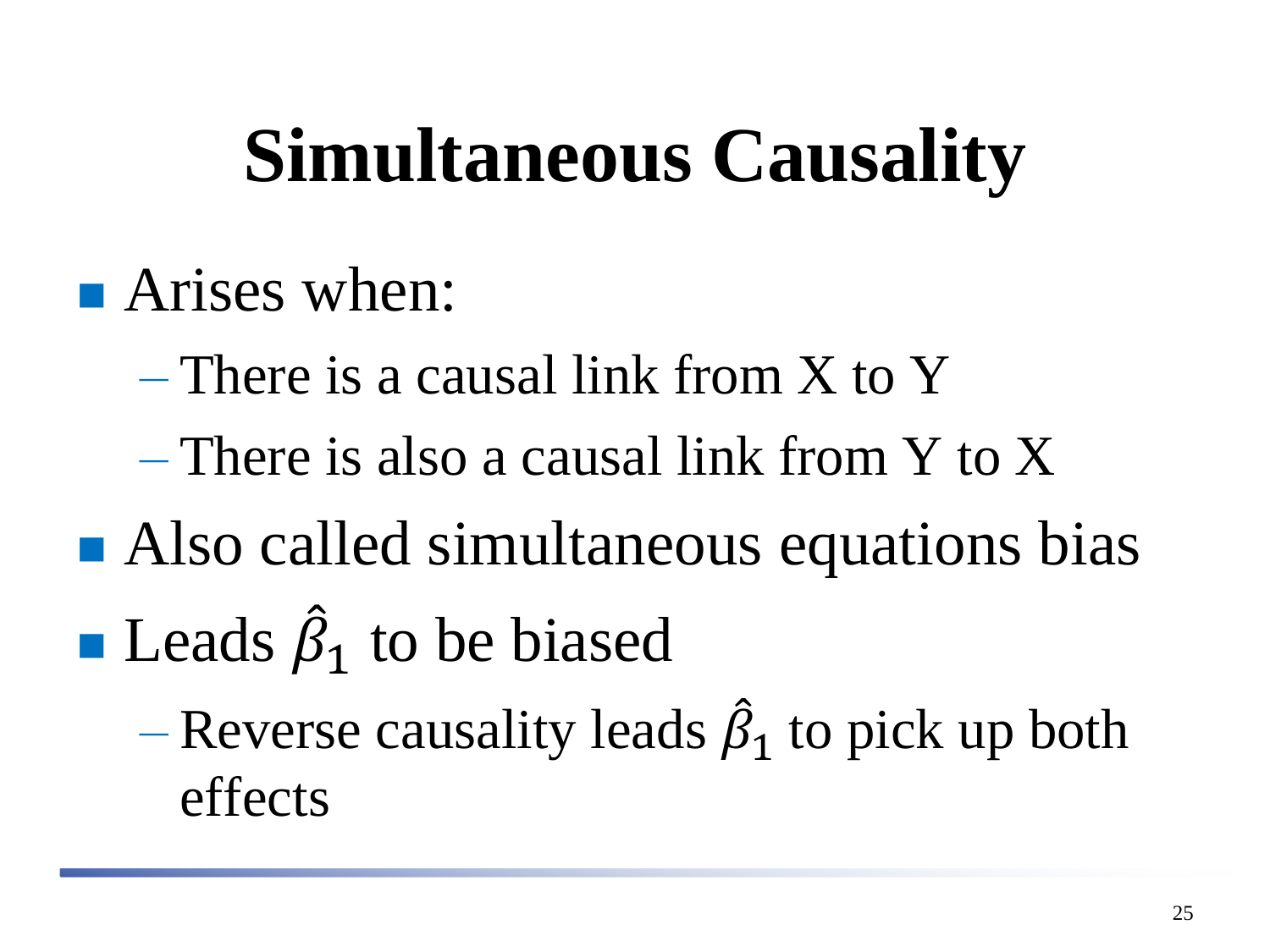#### **Simultaneous Causality: Example**

 $\blacksquare$  We want to estimate the effect of primary care visits on glucose levels

 $glucose_i = \beta_0 + \beta_1 \text{p}cvisits_i + e_i$ 

If there is a policy in place that increases primary care visits when someone has high glucose levels:

$$
pcvisits_i = \gamma_0 + \gamma_1glucose_i + \varepsilon_i
$$

■ Both equations are necessary to understand the relationship between primary care visits and glucose levels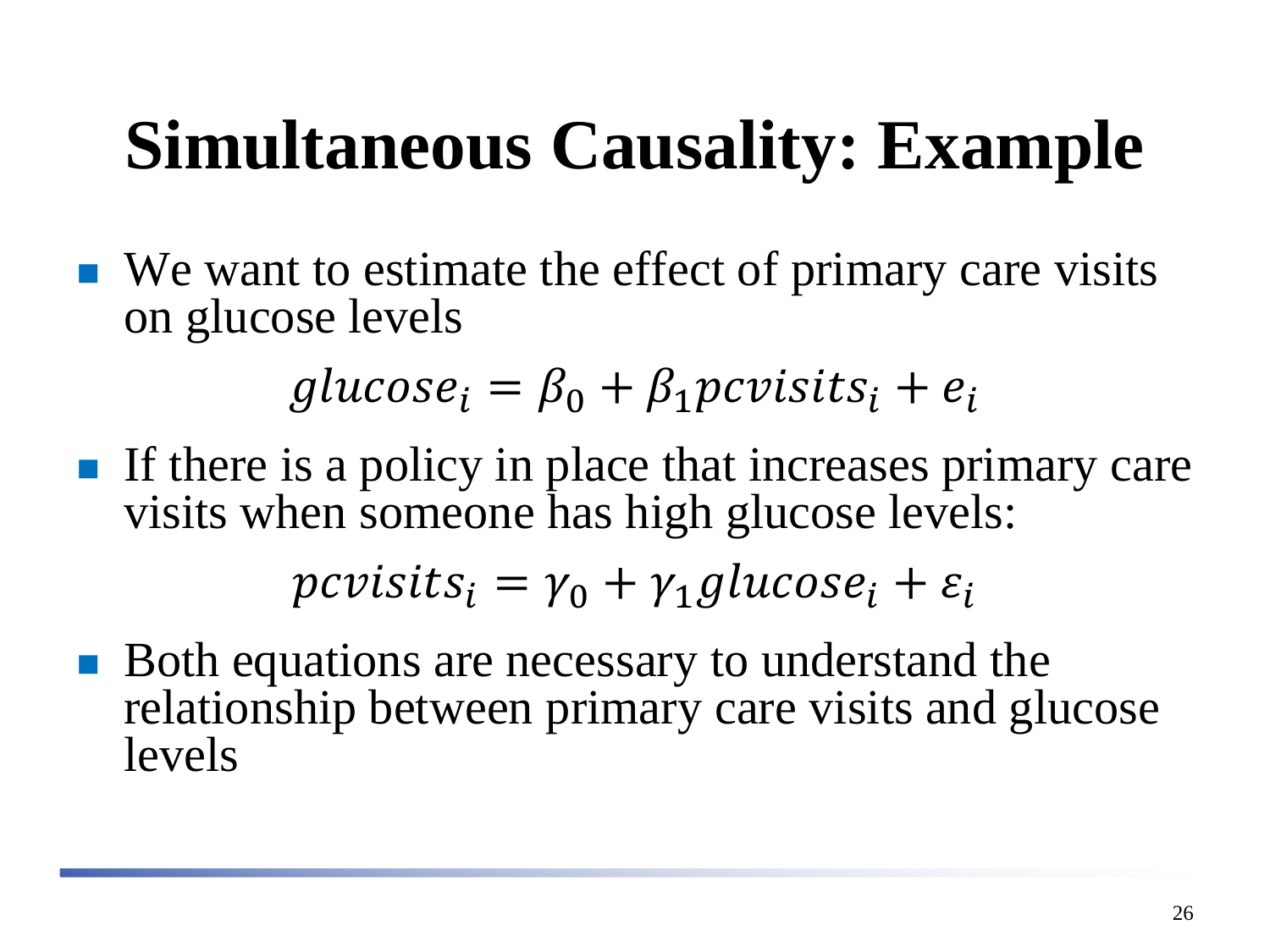#### **Simultaneous Causality: Example (2)**

■ We now have two simultaneous equations:

 $glucose_i = \beta_0 + \beta_1 pcvisits_i + e_i$  (1)  $pcvisits_i = \gamma_0 + \gamma_1 glucose_i + \varepsilon_i(2)$ 

Suppose a positive error  $e_i$  leads to a higher value of glucose<sub>i</sub>

$$
glucosei = \beta_0 + \beta_1 pcvisits_i + e_i (1)
$$

- If  $\gamma_1 > 0$ , then a higher value of glucose<sub>i</sub> leads to a higher value of pcvisits<sub>i</sub>  $\textit{pcvists}_i = \gamma_0 + \gamma_1 \textit{glucose}_i + \varepsilon_i \text{ (2)}$  $\uparrow$   $\qquad \qquad$  >0  $\uparrow$
- **Therefore, a positive error**  $e_i$  **leads to a higher value of** *pcvisit<sub>i</sub>* 
	- $-e_i \uparrow \rightarrow pcvisits_i \uparrow$
	- $pcvisits_i$  and  $e_i$  are correlated
	- $\hat{\beta}_1$  is biased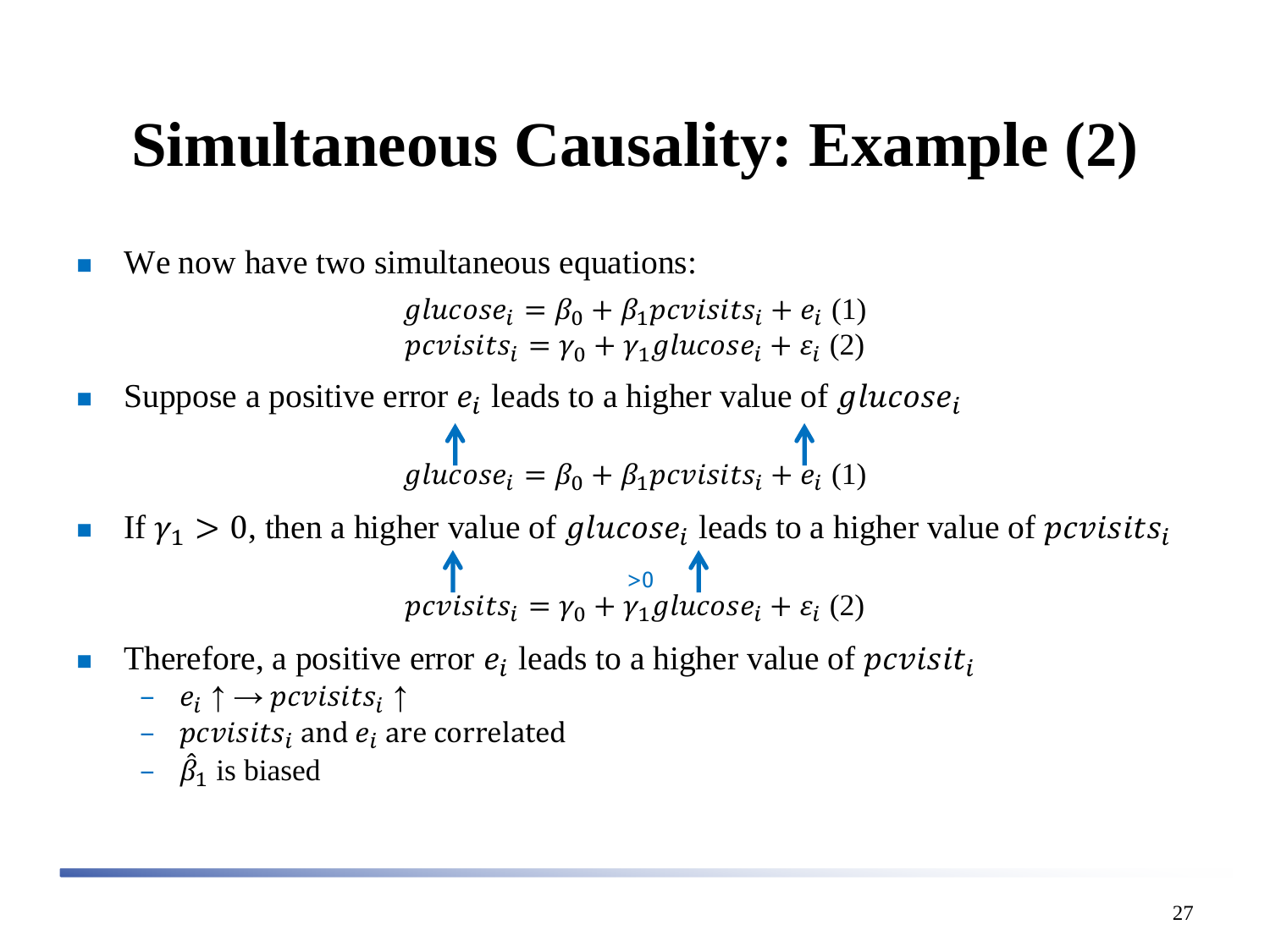### **Simultaneous Causality: Solutions**

- **Randomized controlled trial where the reverse** causality channel is eliminated
- Natural experiment
	- More on this in the Natural Experiments and Difference-in-Differences lecture on March 6
- **Instrumental variables regression** 
	- Utilize an instrumental variable that is correlated with  $X$  but is uncorrelated with the error term (does not otherwise determine  $Y$ )
	- More on this in the Instrumental Variables Regression lecture on February 27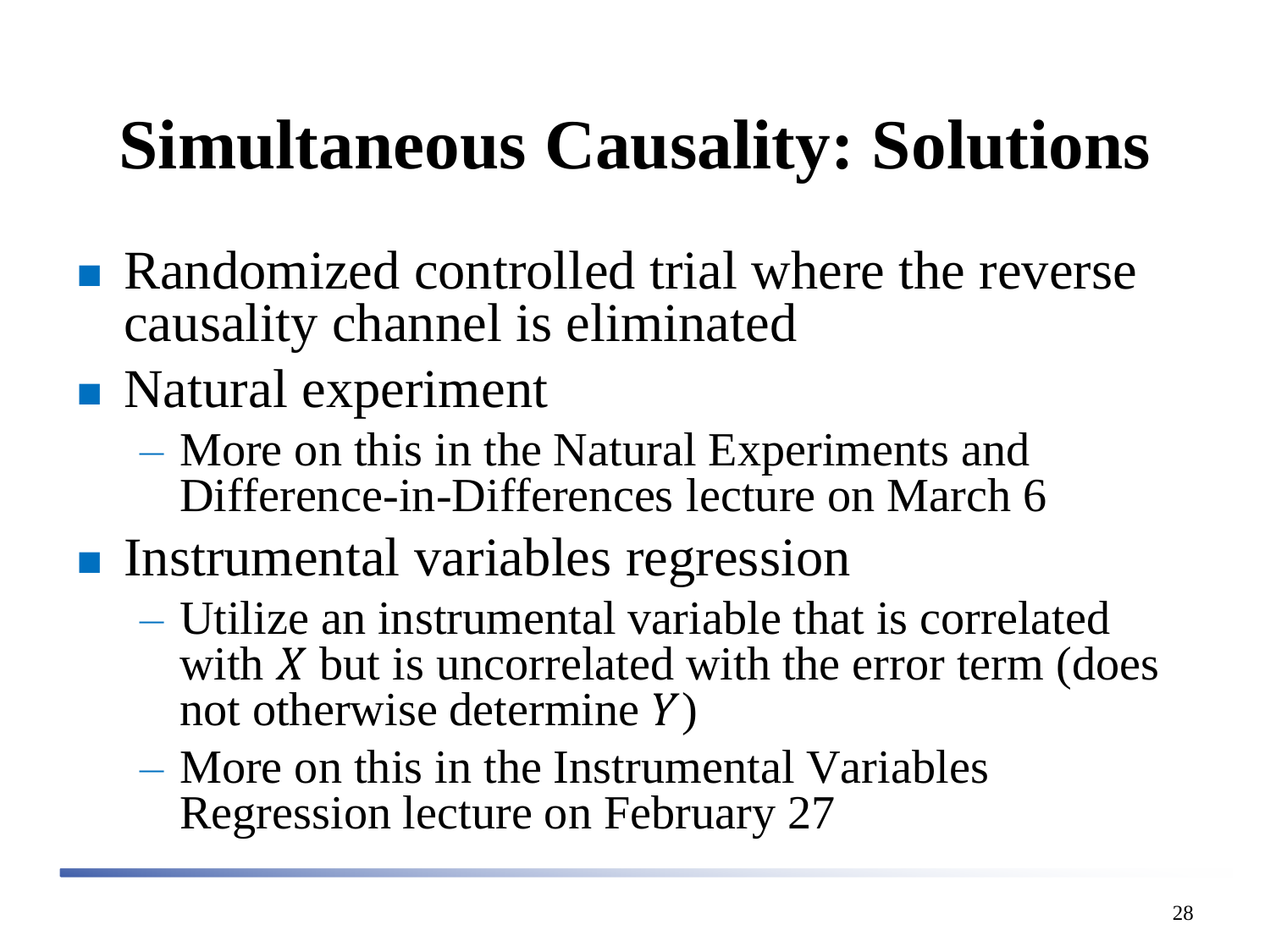# **Summary**

- Good research design requires an understanding of how the dependent variable is determined
- Need to ask: is the explanatory variable of interest exogenous?
	- Are there omitted variables?
	- Is there sample selection?
	- Is there simultaneous causality?
- Exogeneity is necessary for the estimation of a causal treatment effect
- Understanding sources of endogeneity can:
	- Help us understand what our regression estimates actually estimate and the limitations of our analyses
	- Can point us to appropriate methods to use to answer our research question